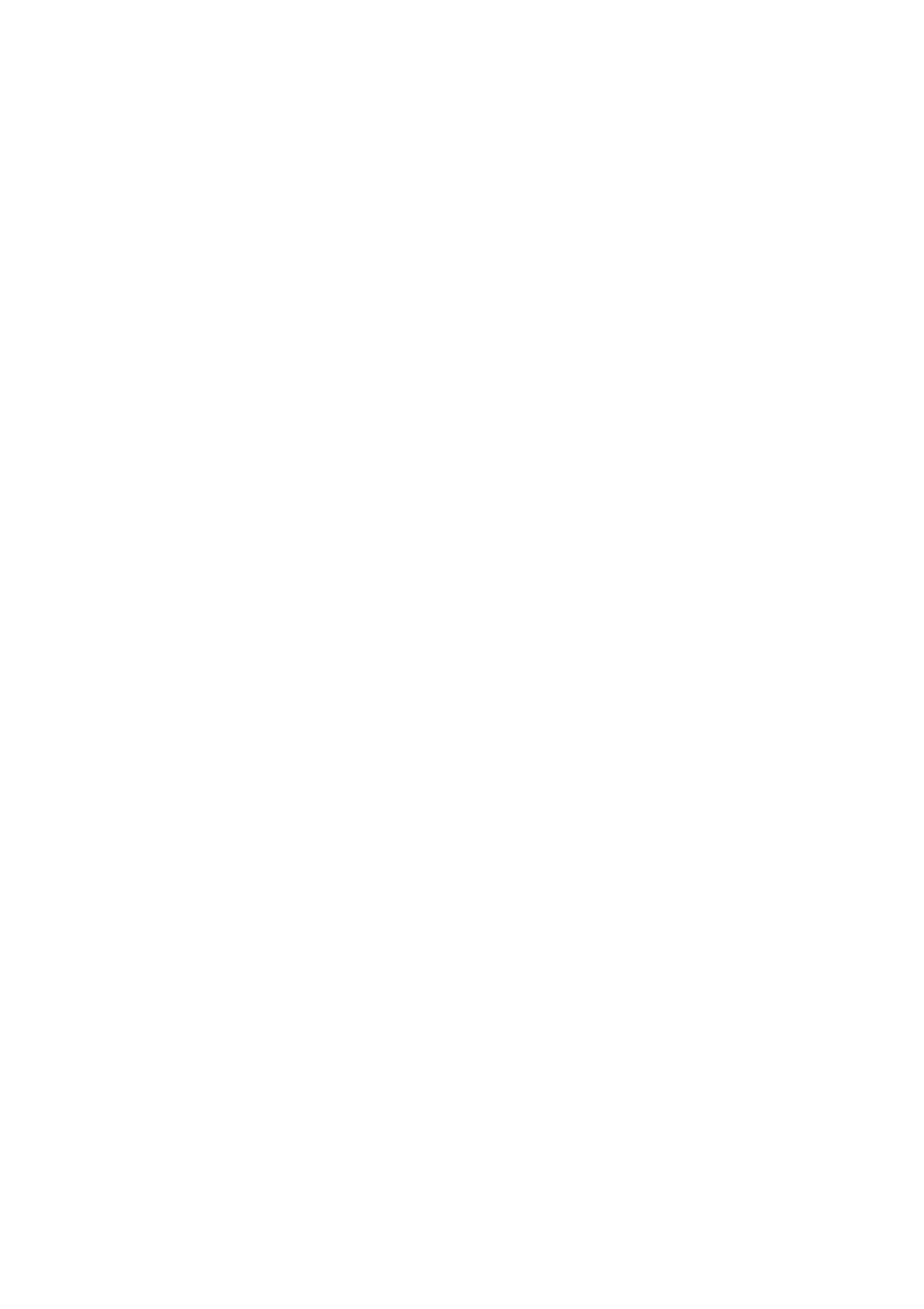*Beata Wójtowicz University of Warsaw* 

# Survey of Swahili Dictionaries: the Macrostructure

*Abstract:* Swahili dictionaries have been on the market for over a century. New publications often take into account works that have been already published and base the list of headwords on older dictionaries. While this is widely accepted practice, nowadays also new, computer-based activities may no longer be ignored. Analysis presented in this paper aims at detecting the differences and similarities among Swahili bilingual published dictionaries on the macrostructural level, and at identifying possible trends in Swahili dictionary compilation. It also takes into account corpus-based methodology and points to its superiority over intuition-based methods in dictionary compilation.

*Keywords*: Swahili dictionaries, bilingual lexicography, macrostructure

## 1. Introduction

The present article is concerned with the research into Swahili lexicography by focusing on the macrostructural level of selected general bilingual dictionaries of Swahili.

While taking under consideration issues discussed e.g. in de Schryver and Prinsloo (2000) or de Schryver (2012) that concentrate on presenting the superiority of a corpus-based approach over traditional compilation methods, this analysis aims at detecting the differences and similarities among Swahili bilingual dictionaries on the macrostructural level, and at identifying possible trends in Swahili dictionary compilation. Both the oldest as well as the newest dictionaries shall be analyzed, as solutions adopted within them are not unitary over the span of a given period. The structures used in the oldest dictionaries have been reused in subsequent ones.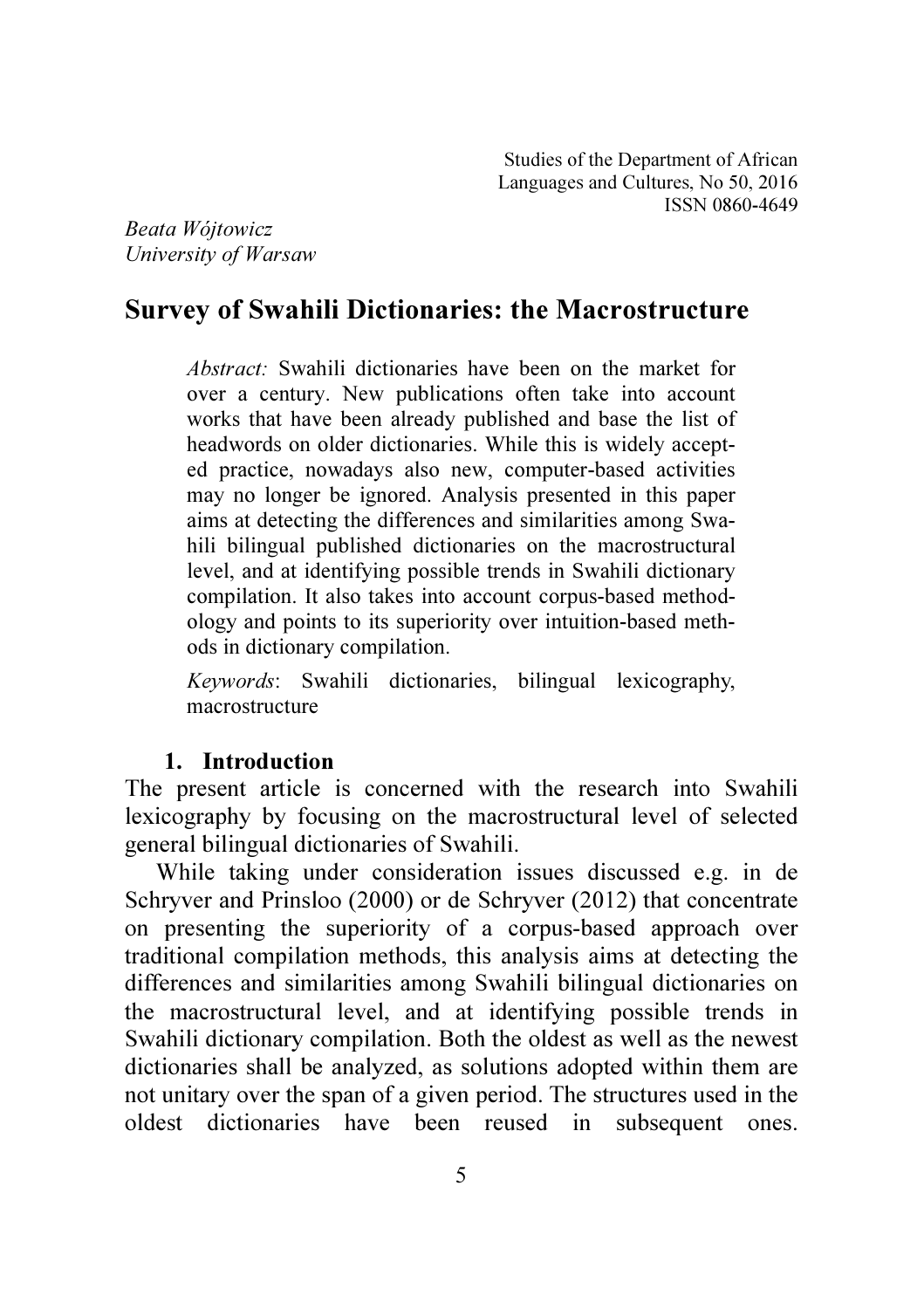Contemporary printed dictionaries available to the author<sup>1</sup> have been included into the analysis, as well as reprints of works published in the beginning of the  $20<sup>th</sup>$  century that significantly impacted the Swahili lexicography, and are still available and remain at least in limited use. The analysis was conducted with focus paid to the dictionaries' usefulness. This study was concluded with full awareness that comparing such elements as lemma-sign lists of dictionaries dating over a hundred years with newer ones will naturally place the prior at a disadvantage; however, due to the still widespread accessibility of the oldest works such an analysis seems to remain expedient.

# 2. General remarks on the macrostructure

In the current era of corpus lexicography the technological improvements may no longer be disregarded in the field of African language dictionary compilation. Lexicographers who base their research on corpora can easily list all the typical macrostructural inconsistencies of dictionaries compiled without the use of a corpus (e.g. de Schryver and Prinsloo 2000, 2001b). De Schryver and Prinsloo (2001b: 376) cite such typical macrostructural inconsistencies found in dictionaries that were not compiled with the use of corpora:

1. inconsistencies when it comes to the relative length of alphabetical stretches, by treating certain sections of the lemma-sign list more exhaustively than others;

2. inconsistencies regarding the creation of the lemma-sign list (mostly as a result of an enter-them-as-they-cross-my-way approach to dictionary compilation) such as:

2.1. the omission of *words most likely to be looked for*, while

 $\overline{a}$ 

<sup>&</sup>lt;sup>1</sup>The list of dictionaries which were taken into consideration is not comprehensive. It has been limited to the dictionaries available at the library of the Department of African Languages and Cultures at the University of Warsaw, as well as those at the library of Helsinki University. Additional works which were facilitated from the private collection of prof. Rajmund Ohly and that of the author have also been referenced within this paper.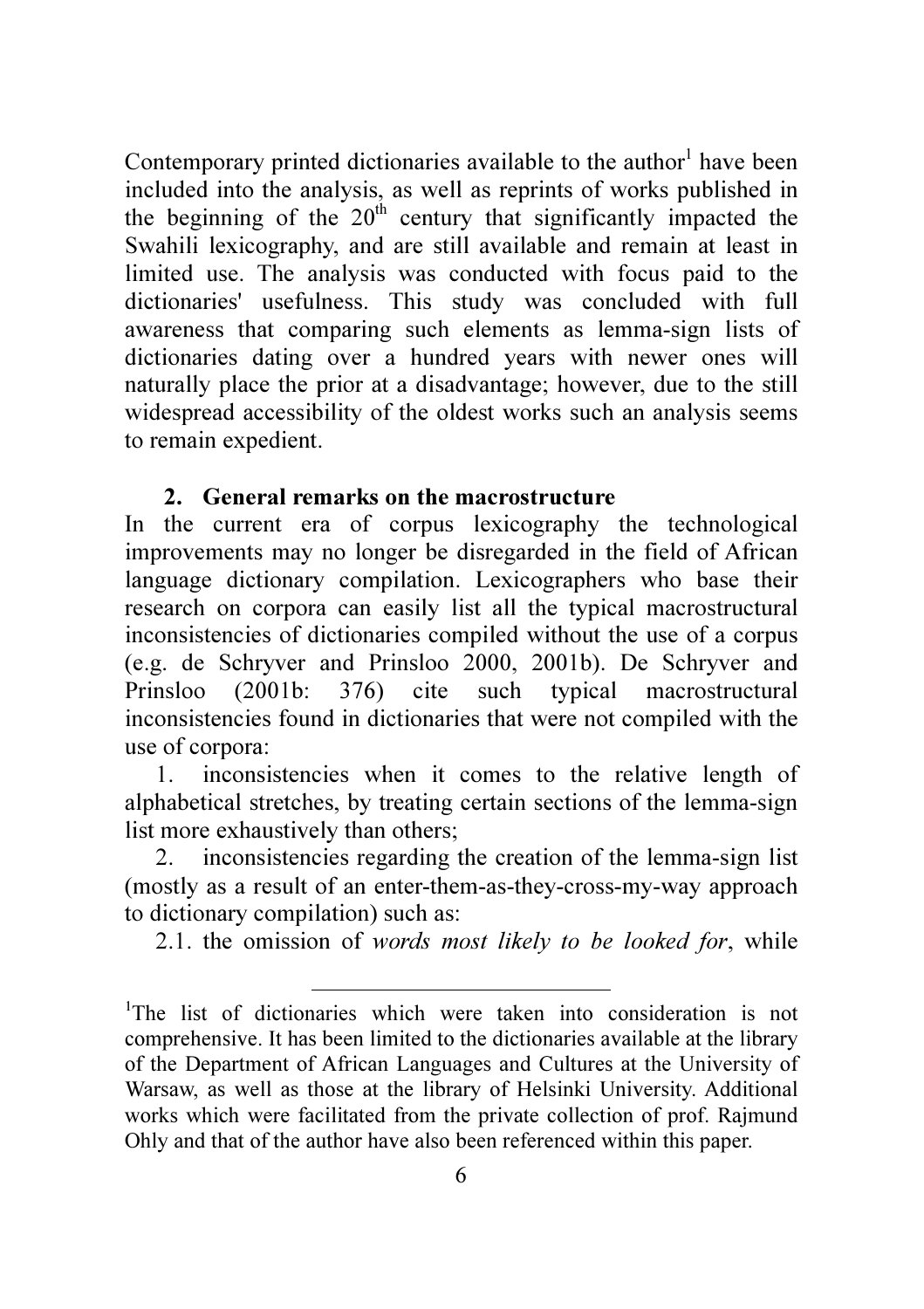words less likely to be looked for are included,

2.2. the partial treatment of lexical items belonging to a *closed set* (currencies, letters of the alphabet, digits, seasons, etc.),

2.3. the unequal treatment of *various prefixes* (i.e. mostly 'inflection' in Bantu),

2.4. the absence of a policy to deal with *productive* versus *nonproductive suffixes* (i.e. mostly 'derivation' in Bantu),

2.5. the blind running of each stem through *all possible verbal and nominal derivations*, simply concatenating affixes, which results in serious doubts among mother tongue speakers whether many of these derivations do exist,

2.6. the *ad hoc* handling of *transparent* versus *non-transparent derivations*;

3. inconsistencies in terms of the choice of canonical forms. Since Swahili is one of only several Bantu languages with an access to a corpus (Helsinki Corpus of Swahili – HCS 2014) the above list seems to be a good starting point for the evaluation of the macrostructure of different dictionaries. On top of that we will also investigate other issues, as the treatment of homonymous entries or the way the entries have been arranged. We will not investigate the  $3<sup>rd</sup>$  issue as the problem of canonical form will be addressed in a further research on the microstructural level.

# 3. The number of articles per page

The first commonly raised issue, concerning the increasing lassitude of the lexicographer as he moves along to the later letters of the alphabet, can be verified without any sophisticated analysis, simply by comparing the general appearance of pages in several manually compiled Swahili dictionaries. In accordance with the hypothesis the further the letter of the alphabet, the more superficial the given entry - the length of the entries decreases and their amount on a given page increases. By repeating the experiment performed by de Schryver and Prinsloo (2001b), we discover, much as they did, examples which confirm this hypothesis, as exemplified by the *Standard Swahili-English Dictionary* by Johnson (1985/1939), henceforth *Johnson*: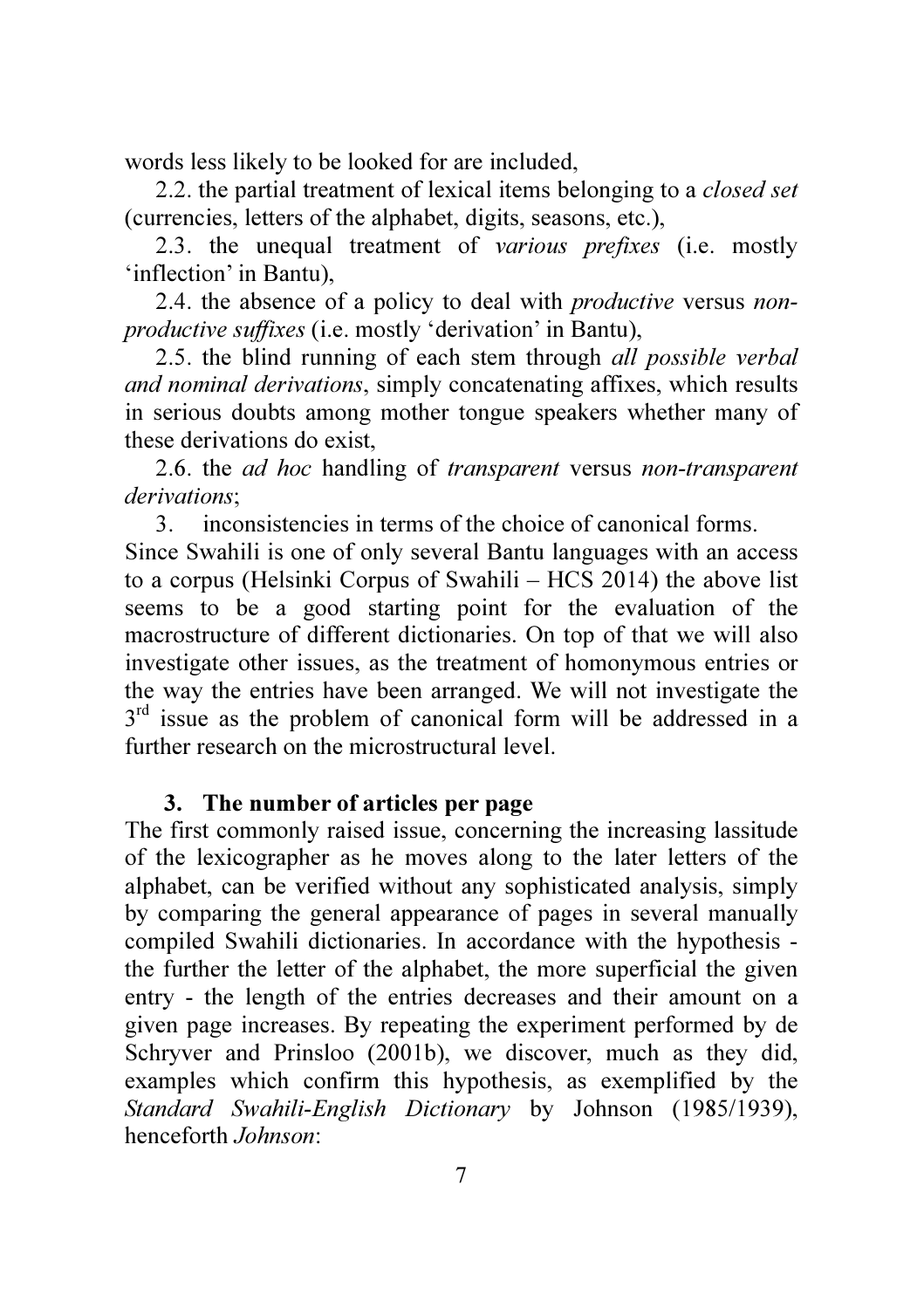| Letter of the alphabet | Page | Number of articles |
|------------------------|------|--------------------|
|                        |      |                    |
|                        | 335  |                    |
|                        | 508  |                    |

Nonetheless, we can also find examples, which would prove an opposing hypothesis. The example below has also been taken from *Johnson*:

| Letter of the alphabet | Page | Number of articles |
|------------------------|------|--------------------|
|                        |      |                    |
|                        | 336  |                    |
| -11                    | 499  |                    |

Similar examples are commonplace in other dictionaries. This study does not negate the legitimacy of the hypothesis (based on a survey of Sepedi dictionary). Nonetheless, it was not possible to find evident examples in the analyzed Swahili dictionaries. The differences between the length of definitions for various headwords seem to result more from the morphological characteristics of the given words. In all of the dictionaries, it is common to encounter, for example, a concentration of headwords beginning with the letters *ki,* which in general are nouns, or with *u*, which amongst others precede abstract nouns. Noun entries – as a rule in a stem-based dictionary like *Johnson* – are shorter due to the lack of possible derivative forms (unlike the case of verbs), whilst abstract words, predominantly being derivatives, are defined under the given stem. Therefore, the actual entry consists of only a cross-reference.

The above-mentioned issue may also have been the result of the niche character of Swahili lexicography. Limited demand for such dictionaries in the world market has caused them to be published as a non-commercial enterprise. Publishing houses do not expect significant profits and print the works more for prestigious purposes by entering into cooperation with the author of an already compiled dictionary. The authors, mainly Africanists, initiate work on the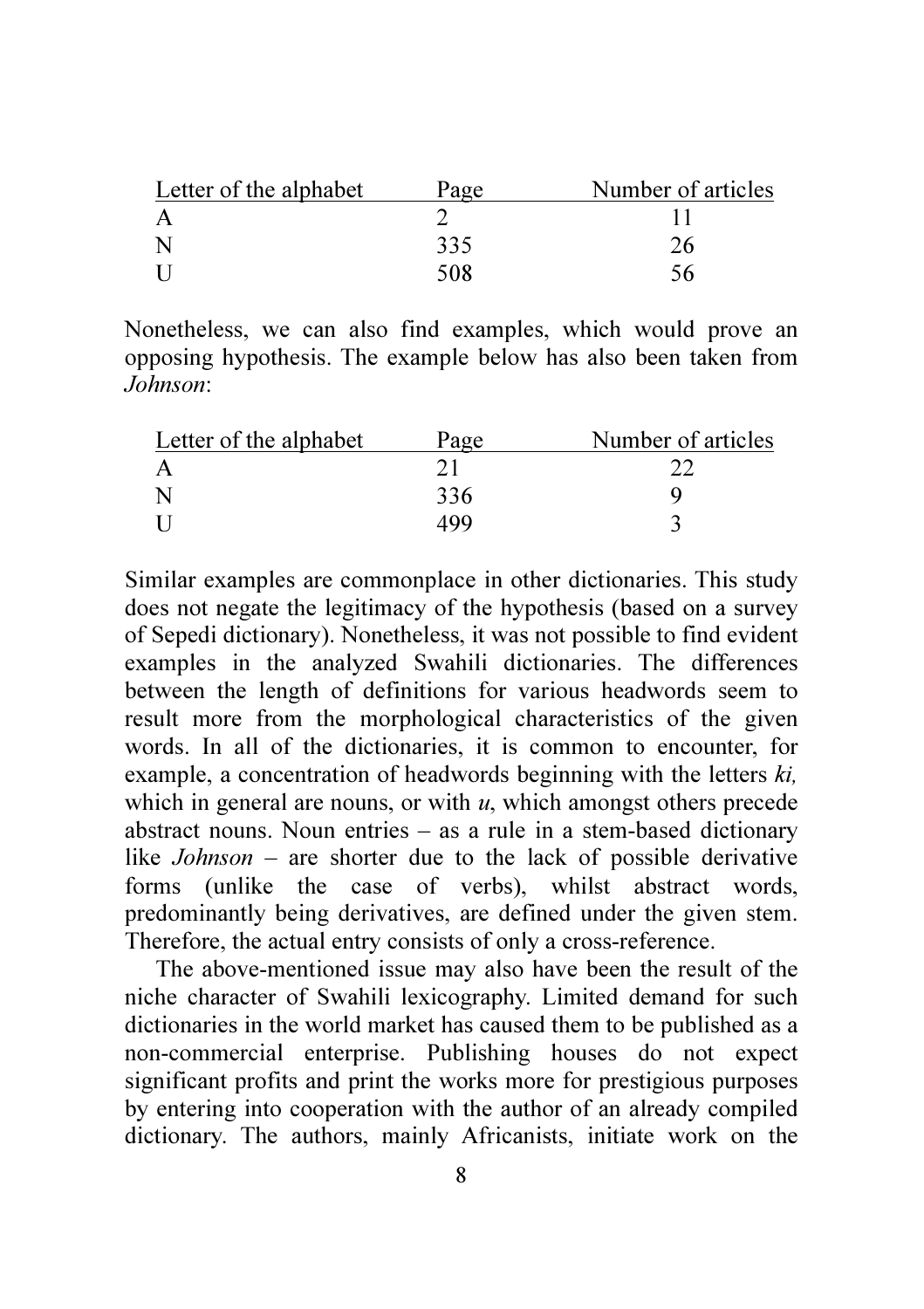dictionary more in connection with private interests than as a result of a paid commission.

## 4. Dictionary lemma-sign lists

### 4.1 Headword selection

By headwords we understand the linguistic units being defined within a dictionary. The decision what to include and what to omit in a dictionary is in itself one of the hardest aspects of a dictionary compilation process. This has been mentioned *inter alia* by Tomaszczyk (1983: 51): "One of the basic problems of lexicography is to decide what to put in the dictionary and what to exclude". The selection of headwords, which will then be defined in a dictionary, is conditioned by several factors. These are above all: the type of a dictionary, its size, and the envisaged user group (bf. Zgusta 1971, Bańko 2001, Żmigrodzki 2003).

The bilingual dictionaries which are within the scope of this work can be divided into two groups: general dictionaries that aim at registering the largest possible amount of lexical units, such as *Swahili-English Dictionary* by Madan (1992/1903, henceforth *Madan*), *Johnson*, and *Kamusi ya Kiswahili-Kiingereza* by TUKI (2001, henceforth *TUKI*); and learners' dictionaries consisting of a smaller number of entries, focused on the learners' needs and with a simplified structure of the articles, such as *Concise Swahili and English Dictionary* of the *Teach Yourself Books* by Perrott (1965, henceforth *Perrott*), *Kamusi ya kwanza Kiswahili-Kiingereza* by Cahill (1972, henceforth *Cahill*), *Learner's Swahili-English English-Swahili Dictionary* by Jahadhmy (1981, henceforth *Jahadhmy*) or the *Modern Swahili Modern English* by Baba Malaika (1994, henceforth *Baba Malaika*). The scope of the dictionary and the goals are usually presented in the introductory part. All the dictionaries under research but one, *Swahili-Suomi-Swahili Sanakirja* by Abdulla et al. (2002, henceforth *Abdulla*), were compiled without a use of a corpus.

Due to the limited commercial viability of this type of publication, the authors attempt to reach the widest group of end users. For instance, *TUKI* (2001: viii) was created with people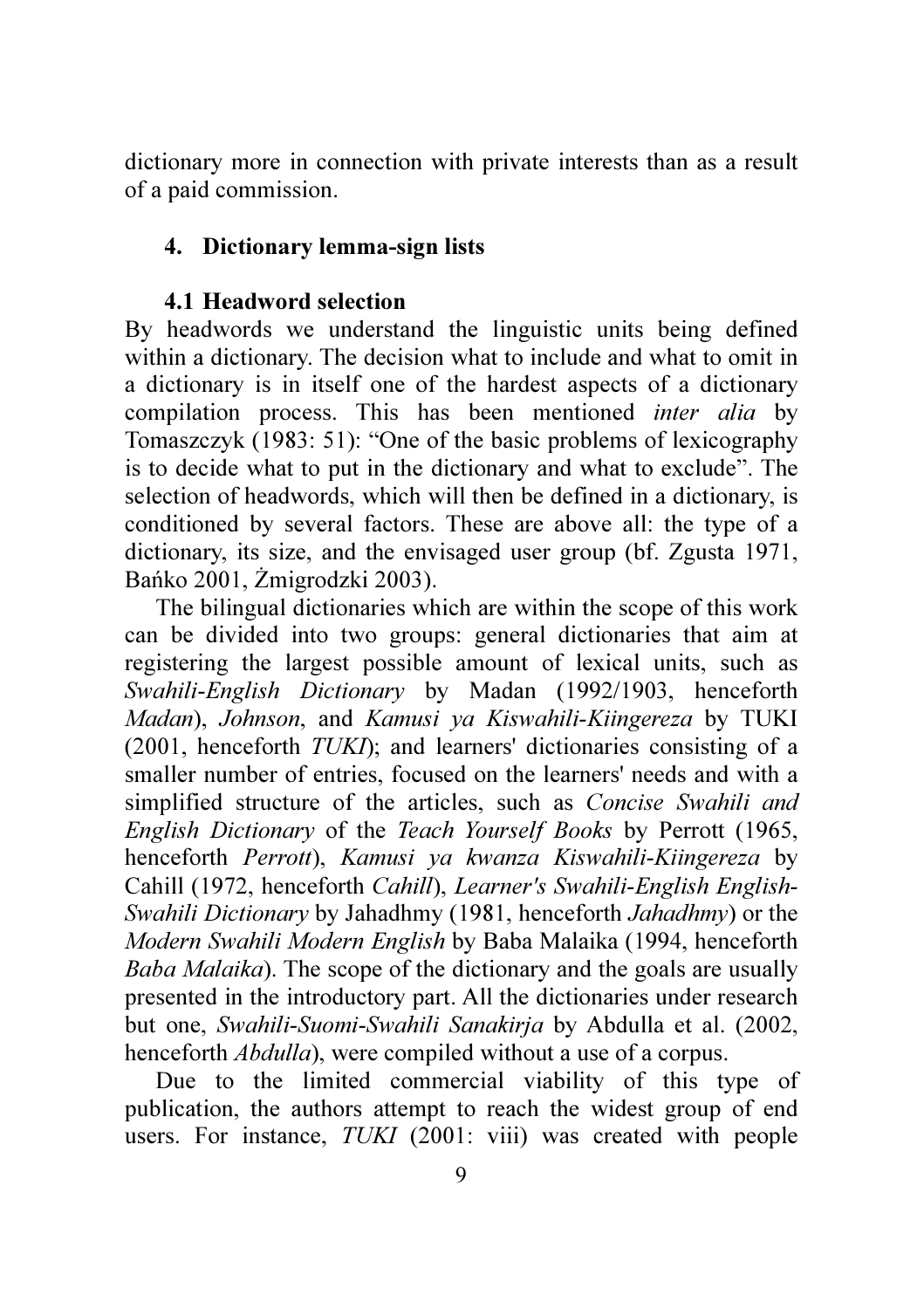learning English or Swahili language in mind: "imekusudiwa kuwasaidia watu wanaojifunza Kiingereza au Kiswahili" ('it is aimed at assisting people learning English or Swahili'). In order to meet these assumptions, the authors have included "everyday vocabulary", needed in basic communication. Since the dictionary was compiled without corpus research the authors based their work on other already existing dictionaries, such as *TUKI* (1981), *Johnson*, and Feeley (1990), as well as on lists published by the BAKITA<sup>2</sup> Standardization Council.

The Swahili-English part of a *Perrott* dictionary (1965: Perface) "contains all the words the compiler heard during thirty years' residence in East Africa, together with a selection of those taken for her own use from the dictionaries of Krapf, Sacleux, and Madan and the writings of Swahili authors, and a few present-day words not yet in any dictionary". Therefore we find such lexis as for example *malaya* 'prostitute' or *raia* 'citizen', which were not included in older dictionaries cited by the author. The English-Swahili part contains vocabulary from other dictionaries from the *Teach Yourself* series additionally "adapted to the different circumstances of a tropical country".

Zgusta (1971: 310) notes that whilst compiling a dictionary for languages which come from very distant cultures, it is necessary to take into account the lexis of the target language, when preparing the lemma-sign list for the source language. Some concepts, objects or, for example, plants or animals can turn out to be of little importance or even be non-existent in the target language, while they remain in common use in the source language. Assuming that the users of the target language may apply the dictionary to generate texts regarding the cultural environment of the other language, it is necessary to supply the appropriate units. In accordance with this rule, it would be justified to consider including the following entries in a Swahili-Polish dictionary:

l,

<sup>2</sup> *Baraza la Kiswahili la Taifa* – National Swahili Council of Tanzania.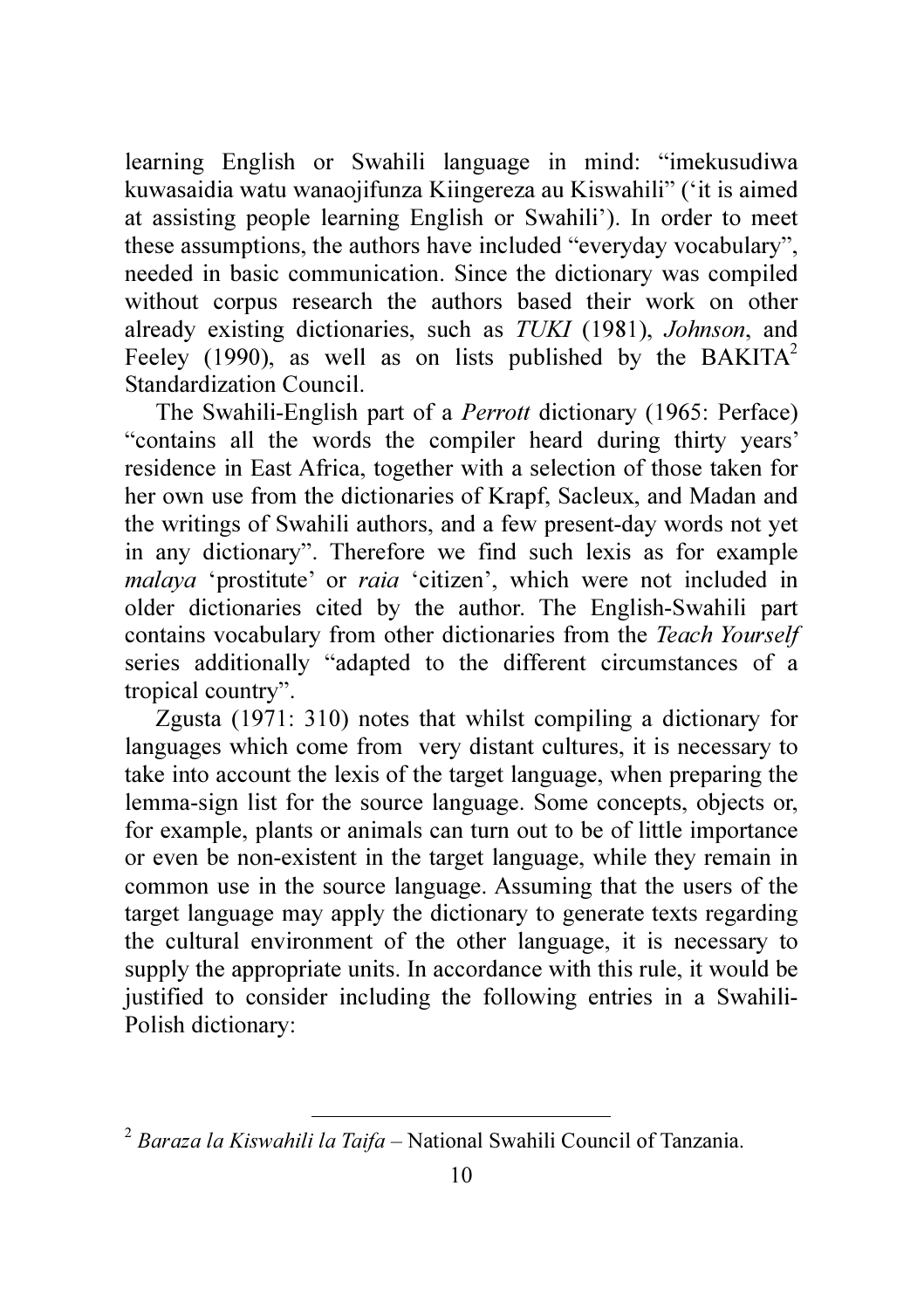| mkomunisti         | komunista 'communist' |
|--------------------|-----------------------|
| sose <sub>ll</sub> | kiełbasa 'sausage'    |

And in a Polish-Swahili part:

| turban 'turban'                   | kilemba |
|-----------------------------------|---------|
| muszelka kauri 'kauri shell'      | – kauri |
| palma kokosowa 'cocoa palm' mnazi |         |

This issue was pointed out by Ohly (1967) in his review of the Polish dictionary *Mały słownik suahilijsko-polski i polsko-suahilijski* by Stopa and Garlicki (1966, henceforth *Stopa-Garlicki*). He noted that the Swahili-Polish part of the dictionary lacks entries which appeared in the Polish-Swahili part, such as *naród* 'nation', *marksizm* 'marxism', *kapitalizm* 'capitalism', *kolonializm* 'colonalism', *komunista* 'communist'. Such omission of entries may be also found in other dictionaries. *Perrott* included the entry for *Uislamu* 'Islam' in the Swahili-English part, while the reciprocal entry does not appear in the other part of the dictionary.

The lemma-sign lists probably remain the most widely criticized part of every dictionary. In each dictionary, the reviewer can always find entries which in his opinion should not have been included, as well as a significant group which was not taken into account during compilation. It is especially stressed nowadays in reviews of dictionaries that did not take into account a frequency list.

Bilingual lemma-sign lists of Swahili dictionaries have been also widely criticized (e.g. Ohly 1967, Wamitila 1997). When using dictionaries as end users, we often come upon the lack of the most basic and obvious entries. For example, the English-Swahili part of the *Jahadhmy* lacks such headwords as *Monday* or *Sunday*, whilst *Baba Malaika* contains greetings for only several apparently randomly chosen persons. In the introduction to the *Jahadhmy* dictionary, it is written that one of the main merits of the dictionary is the inclusion of vocabulary regarding sex. In search of novelty, not to be found in other dictionaries, it is possible to come upon such headwords as *penis*, *vagina* or *homosexual*, but for example it is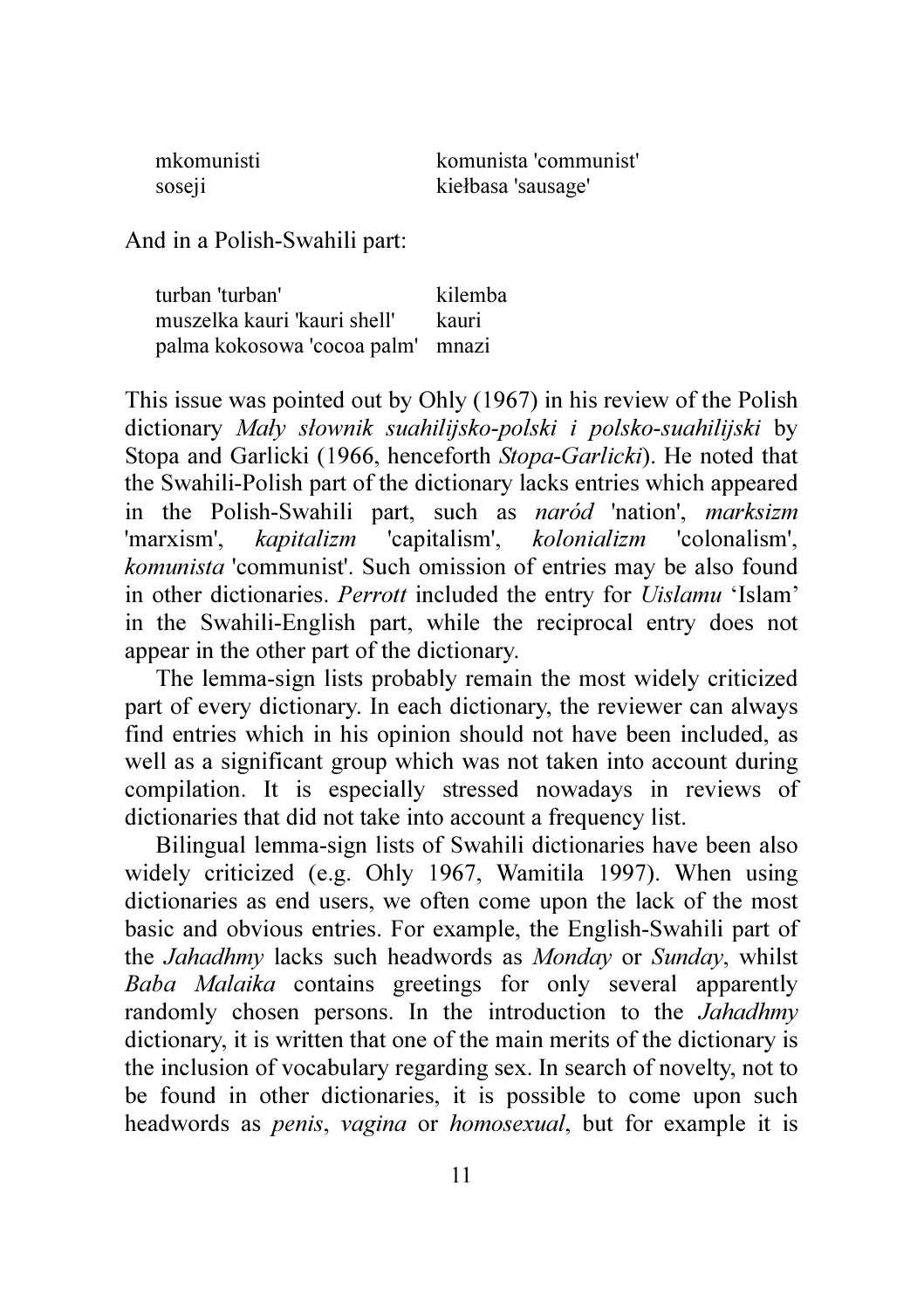impossible to find the term *sexual* or the seemingly paramount word - *sex*, at a minimum in regards to gender. The introduction also bears the information that this is a learner's dictionary, albeit such entries as *biology*, *desk*, *verb*, *noun* or *homework* had not been included. The dictionary also does not give the names of months. Such examples can be reproduced on the basis of other dictionaries.

The above-mentioned lack of key headwords in both parts of the dictionary, is not only a characteristic of the *Stopa-Garlicki*. Other than omitting headwords characteristic for a given culture, the authors often forget about basic units. In *Jahadhmy*, the Swahili-English part lacks, for example, such a vital entry as *zuri* 'good, pretty', while the English-Swahili side contains the word under both *good* and *pretty*.

Irrespective of the size, each general dictionary, especially a school dictionary, should include basic language lexis. De Schryver and Prinsloo (2001b: 375) point that: "Regardless of size, any general dictionary and certainly any learners' dictionary should at least cover the basic or core vocabulary". For the English language the American, L. Thorndike, already in 1921 published the Teacher's Word Book, which was compiled for vocabulary selected on the basis of an analysis of a 4,5 million corpus, that "consists of several lists of words showing their relative frequency [...] designed to help educators and teachers determine which words are common enough to be used" (Landau 1984). On the basis of such frequency lists calculating the commonness of words in extensive, representative corpora, adequate lemma-sign lists are prepared for a given type of dictionary. The superiority of such an approach over a more traditional one has been repeatedly proven (e.g. de Schryver and Prinsloo 2001b, Verlinde and Selva 2001). Nonetheless, the implementation of the most evolved instruments in the preparation of a lemma-sign list should be accompanied by the use of basic common sense (bf. Fillmore 1992, Summers 1996). Since it is possible that the corpus may not include certain very important words. In cases when there is no corpus for a given language de Schryver and Prinsloo (2001b: 388) found that: "it remains truly surprising that a variety of manually compiled lists, each of which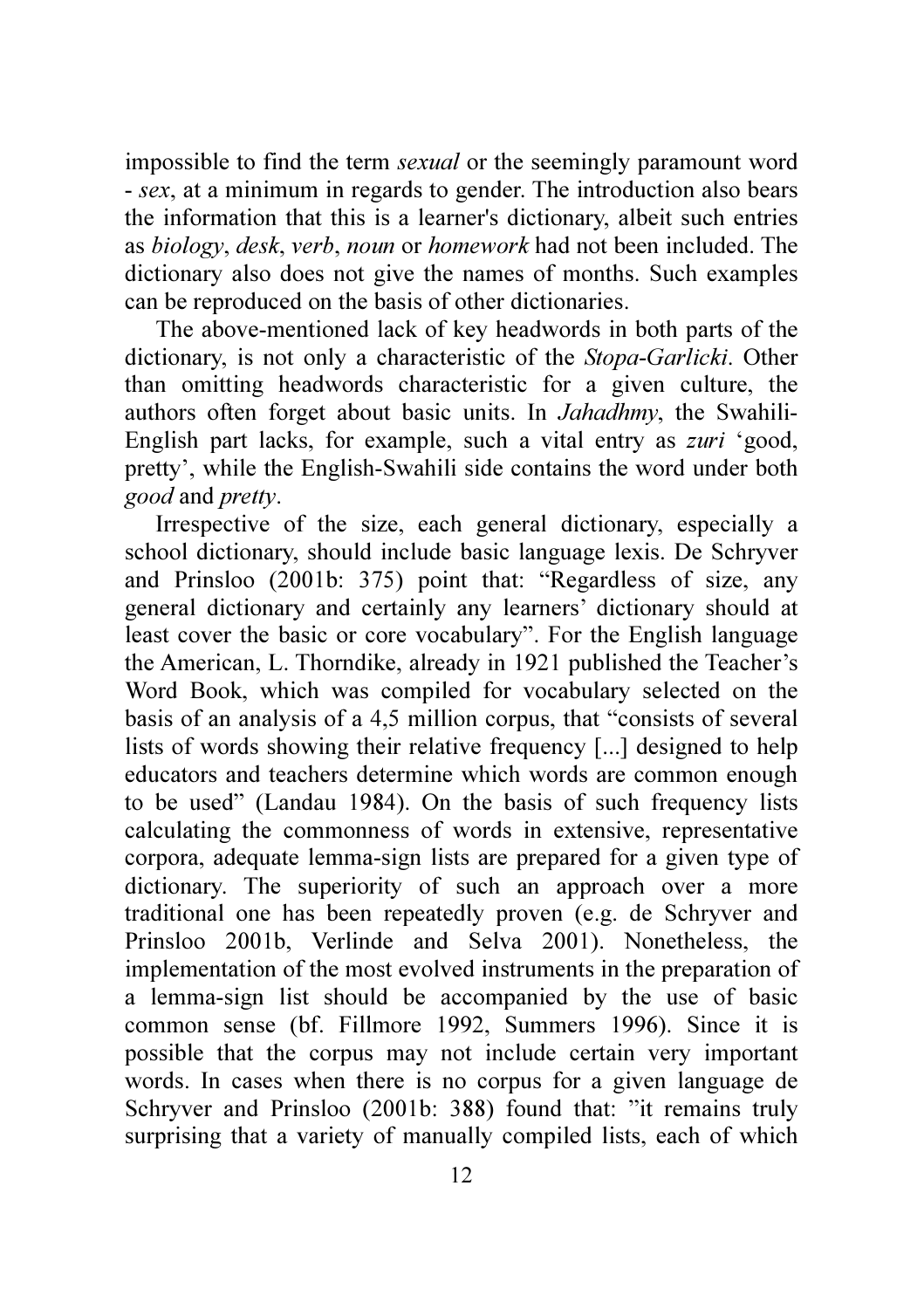poorly represents the basic vocabulary, can show so much consistency when combined with one another" and therefore they "suggest that, in the absence of an electronic corpus – which is the case for all but a few of the Bantu languages – a well-planned combination of a variety of lemma-sign lists of existing dictionaries and unpublished manuscripts, is reasonably representative of a language's basic (and peripheral) vocabulary".

Since a Swahili corpus exists  $(HCS<sup>3</sup>)$  it is possible to compare dictionary entries with the frequency list derived from it. The analysis demonstrates that many words very highly ranked in the frequency list have been omitted, whilst other words more seldom present or not represented at all have been defined in various dictionaries.

Table 1 illustrates the presence of randomly chosen top-ranked vocabulary from the Swahili frequency list, i.e. positions 1-200, in selected publications. The analysis also includes derivatives which have the status of a headword in all dictionaries. The analyzed works are the following: *Johnson*, *Perrott*, *Stopa-Garlicki*, *TUKI*, as well as the corpus-based *Abdulla*. *Johnson*, *TUKI* and *Abdulla* represent big general dictionaries, while the other two, *Perrott* and *Stopa-Garlicki*, are small learners' dictionaries. Due to the fact that the analyzed vocabulary is derived from the list of the 200 most commonly used words in the Swahili language, the comprehensiveness of the selected dictionaries has not been taken into account, based on the assumption that even the smallest handbook dictionary should include vocabulary of such high frequency<sup>4</sup>. Most of the vocabulary from the below list appears during the first year of studies at the Swahili language course for beginners at the University of Warsaw. The letter 'Y' in the table confirms the occurrence of a given word in

 $\overline{a}$ 

<sup>&</sup>lt;sup>3</sup> HCS is the biggest annotated publicly available corpus of standard Swahili texts with ca. 12 million of running words, more information at http://urn.fi/urn:nbn:fi:lb-2014032624 [accessed 19.08.2016]

<sup>&</sup>lt;sup>4</sup> Even though the appropriateness of the corpus for linguistic research may be disputable, since it represents rather opportunistic than representative or balanced type of a resource.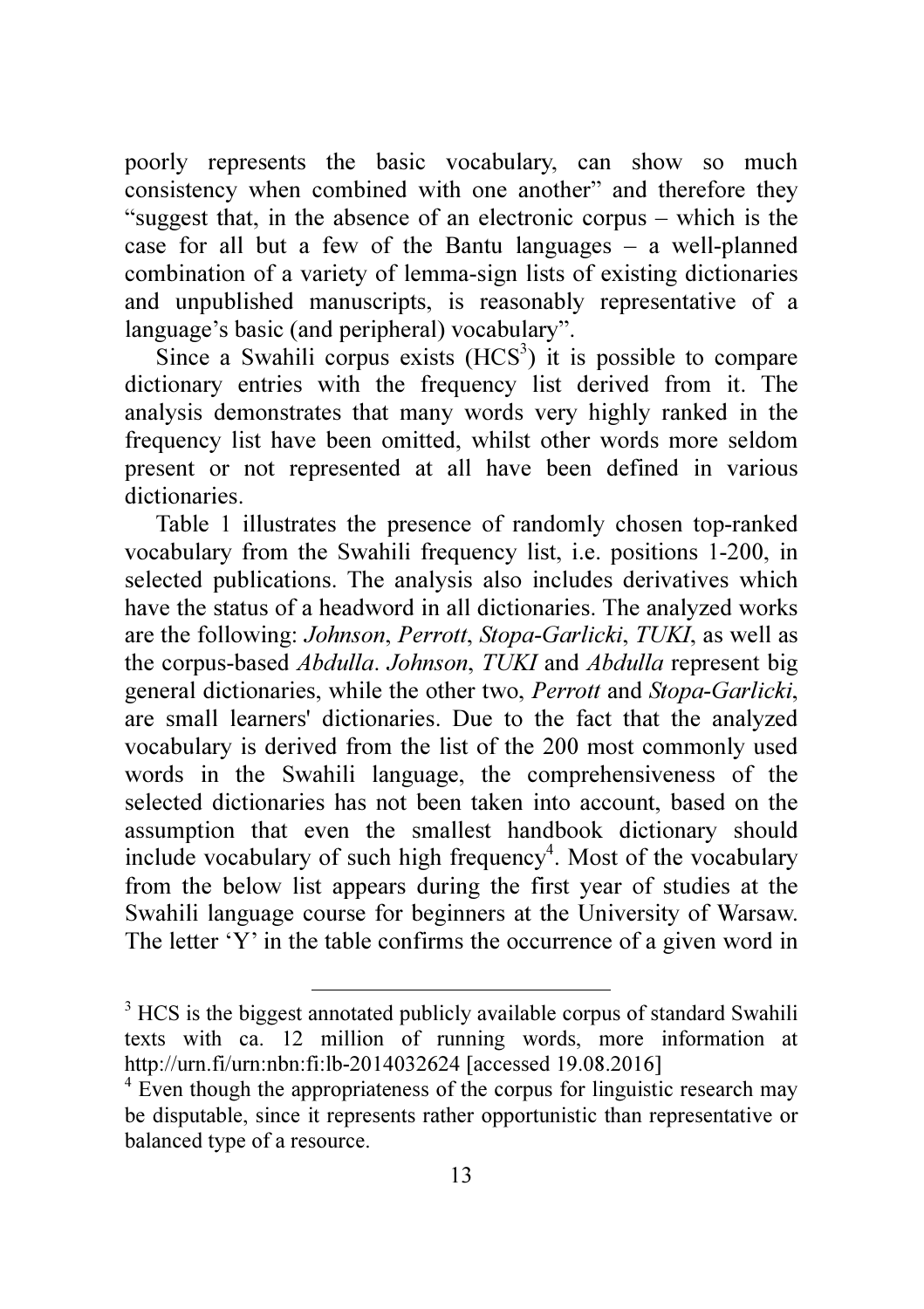the dictionary. Out of 50 lexemes 15 are missing in the oldest general dictionary by *Johnson*, 14 in *Perrott*, and 29 in the smallest *Stopa-Garlicki*, 4 entries are missing in the most up-to-date but intuitionbased *TUKI*. The only missing entry, *mbalimbali* 'various', in *Abdulla* is described not in a separate entry but under *mbali* as its reduplication. The analysis proves that using frequency counts derived from corpora ensure that the most frequently used words are not accidentally omitted from a dictionary (c.f. de Schryver and Prinsloo 2000).

|             | Johnson        | Perrott        | Stopa-<br>Garlicki | <b>TUKI</b>    | Abdulla        |
|-------------|----------------|----------------|--------------------|----------------|----------------|
|             | $\overline{Y}$ | $\overline{Y}$ | Y                  | $\overline{Y}$ | $\overline{Y}$ |
| sema        |                |                |                    |                |                |
| la          | $\mathbf Y$    | $\mathbf Y$    |                    | $\mathbf Y$    | Y              |
| nchi        | Y              | Y              | Y                  | $\mathbf Y$    | Y              |
| mtu         | $\mathbf Y$    | Y              | Y                  | $\mathbf Y$    | Y              |
| ingine      | $\mathbf Y$    | $\mathbf Y$    |                    | $\mathbf Y$    | Y              |
| fanya       | $\mathbf Y$    | $\mathbf Y$    | $\mathbf Y$        | $\mathbf Y$    | $\mathbf Y$    |
| toa         | $\mathbf Y$    | $\mathbf Y$    | $\mathbf Y$        | $\mathbf Y$    | Y              |
| kwenye      | $\mathbf Y$    | $\mathbf Y$    |                    |                | Y              |
| rais        |                |                |                    | Y              | Y              |
| kiongozi    | $\mathbf Y$    | Y              | Y                  | $\mathbf Y$    | Y              |
| waziri      | Y              | $\mathbf Y$    | $\mathbf Y$        | $\mathbf Y$    | $\mathbf Y$    |
| mkoa        |                | $\mathbf Y$    |                    | $\mathbf Y$    | Y              |
| polisi      | Y              | $\mathbf Y$    |                    | $\mathbf Y$    | Y              |
| endelea     | $\mathbf Y$    | $\mathbf Y$    |                    | $\mathbf Y$    | Y              |
| taifa       | $\mathbf Y$    | Y              |                    | $\mathbf Y$    | $\mathbf Y$    |
| kutokana na |                |                |                    |                | Y              |
| anza        | Y              | Y              | $\mathbf Y$        | $\mathbf Y$    | Y              |
| mwananchi   | Y              | Y              |                    |                | Y              |
| kutoka      |                |                |                    |                | $\mathbf Y$    |
| mahakama    | Y              |                |                    | Y              | Y              |
| zaidi       | $\mathbf Y$    | Y              | Y                  | $\mathbf Y$    | Y              |
| baadhi      | Y              | $\mathbf Y$    |                    | $\mathbf Y$    | Y              |
| uchaguzi    | Y              | $\mathbf Y$    |                    | $\mathbf Y$    | Y              |
| muda        | $\mathbf Y$    | $\mathbf Y$    | $\mathbf Y$        | $\mathbf Y$    | Y              |
| wilaya      | $\mathbf Y$    | Y              |                    | $\mathbf Y$    | Y              |
| kila        | Y              | $\mathbf Y$    |                    | $\mathbf Y$    | Y              |
| taarifa     | Y              | Y              | Y                  | $\mathbf Y$    | Y              |
|             |                |                |                    | Y              |                |
| mwandishi   | Y              |                |                    |                | Y              |

Table 1.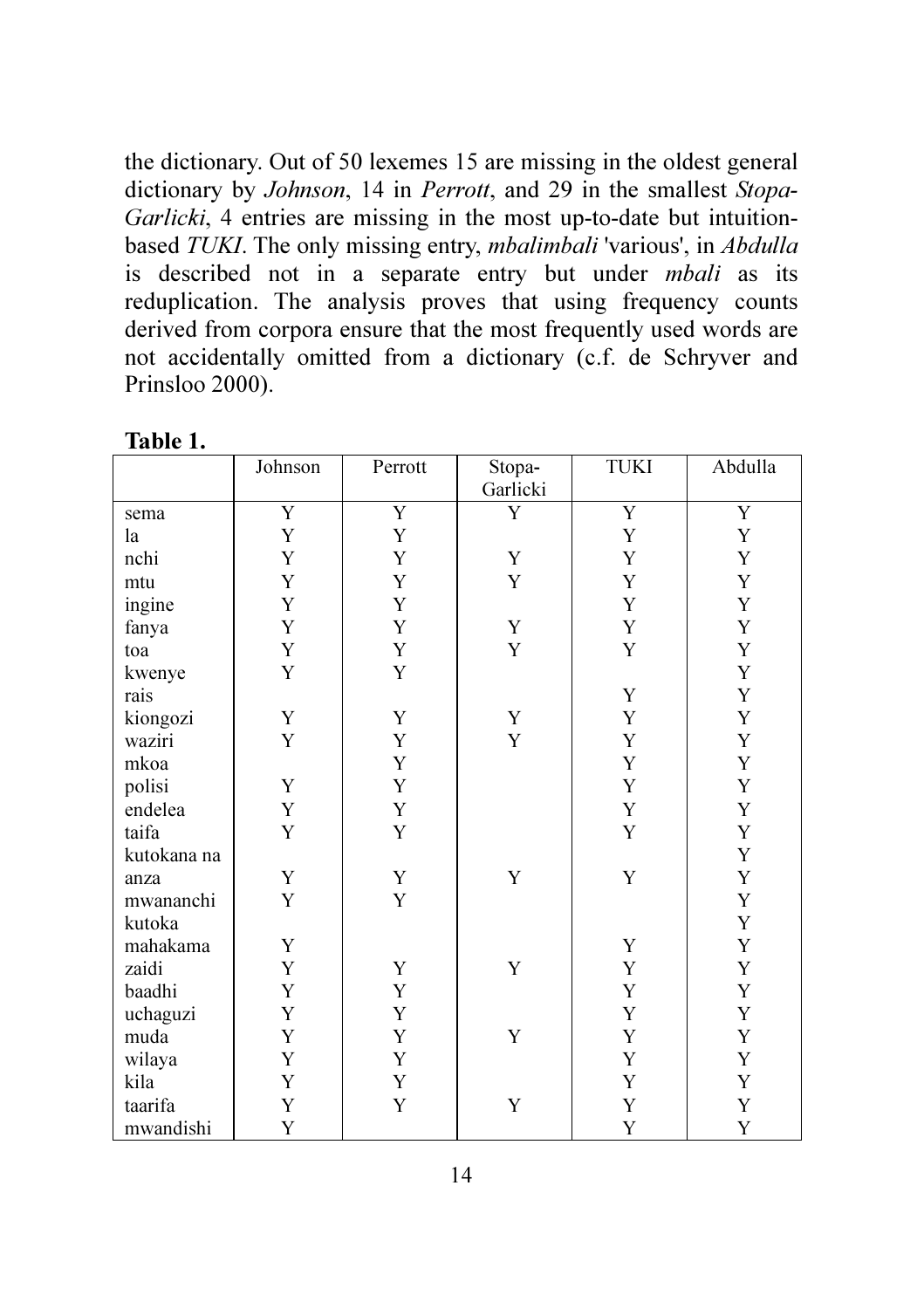| jiji       |             |             |             | Y           | Y |
|------------|-------------|-------------|-------------|-------------|---|
| pita       | Y           | Y           | Y           | Y           | Y |
| mbalimbali |             | Y           |             | Y           |   |
| dhidi ya   |             |             |             | Y           | Y |
| nyumba     | Y           | Y           | Y           | Y           | Y |
| shirika    | Y           | Y           | Y           | Y           | Y |
| tukio      |             | $\mathbf Y$ |             | Y           | Y |
| sheria     | Y           | Y           | Y           | Y           | Y |
| kuhusu     |             |             |             | Y           | Y |
| mwenyekiti |             |             |             | Y           | Y |
| jeshi      | Y           | Y           | Y           | Y           | Y |
| maendeleo  | Y           | Y           |             | Y           | Y |
| amani      | Y           | Y           | Y           | Y           | Y |
| mpango     |             | Y           | $\mathbf Y$ | Y           | Y |
| mkazi      | Y           |             | $\mathbf Y$ | Y           | Y |
| umoja      | Y           | Y           | Y           | Y           | Y |
| suala      |             |             |             | Y           | Y |
| ongeza     | $\mathbf Y$ | Y           | Y           | Y           | Y |
| mbunge     |             |             |             | Y           | Y |
| gazeti     | Y           | Y           |             | Y           | Y |
| kamanda    |             |             |             | $\mathbf Y$ | Y |
| mfanyakazi |             |             |             | Y           | Y |

## 4.2 Grammatical morphemes and pronouns

In Swahili dictionaries grammatical morphemes are sometimes present on the lemma-sign list. *Madan* treats nominal, pronominal and relative prefixes, tense markers and even sounds as headwords on his lemma-sign list:

Ye, (1) relative pfx. of 1, 2, and 3 sing. referring to persons and animals. Only used independently in such phrases as *ye yote*, any one whatever, whosoever; […]

A similar rule, albeit less thoroughly, was used in e.g. *Baba Malaika*, where alphabetically various grammatical affixes are listed:

-po 1, verbal affix: is here, is present -po 2, verb infix: when nilipokuja, when I came -po- 3, verb affix: where mahali ni.lala.po, the place where I sleep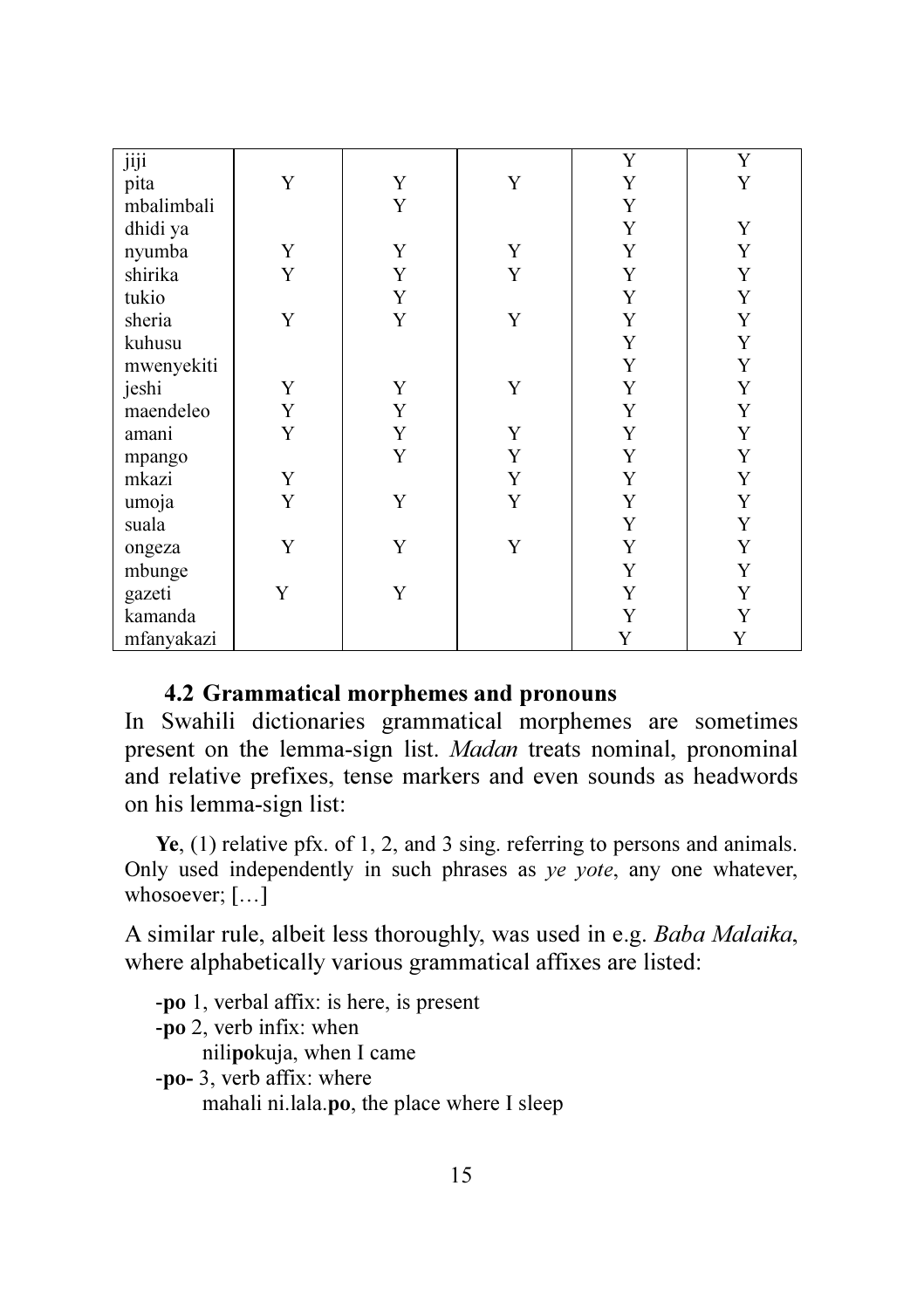*Perrott*, on the other hand, only lists the possessive particle -*a* as a headword and a few of its word forms with appropriate agreement markers, however without any commentary:

-a, of cha, of

Newer dictionaries, such as *TUKI* or *Abdulla*, do not list any grammatical morphemes. *Abdulla* includes possessive particle in its full word form with information on class.

More common practice is the inclusion of possessive and demonstrative pronouns in their full forms, together with the class prefixes, and possessive pronouns additionally as stems. Some dictionaries introduce this selectively. In *Baba Malaika* we come across some chosen pronouns:

 $zangu + -pl$ ; my/mine funguo  $\sim$ , my keys kazi  $\sim$ , my jobs/tasks zile  $+$  -pl; those njia  $\sim$ , those paths/roads

*TUKI* describes possessive pronouns but not demonstrative:

-angu *kv* my, mine; possessive adjectival root for the first person singular. *Kitabu ch~* my book;

**changu** *kv* see -angu, mine, my: *Kitabu*  $\sim$  my book; *Chungu (hiki) ni*  $\sim$ this pot is mine

*Perrott* limits the inclusion of pronouns and only gives the stems of the possessive pronouns:

-angu, my; mine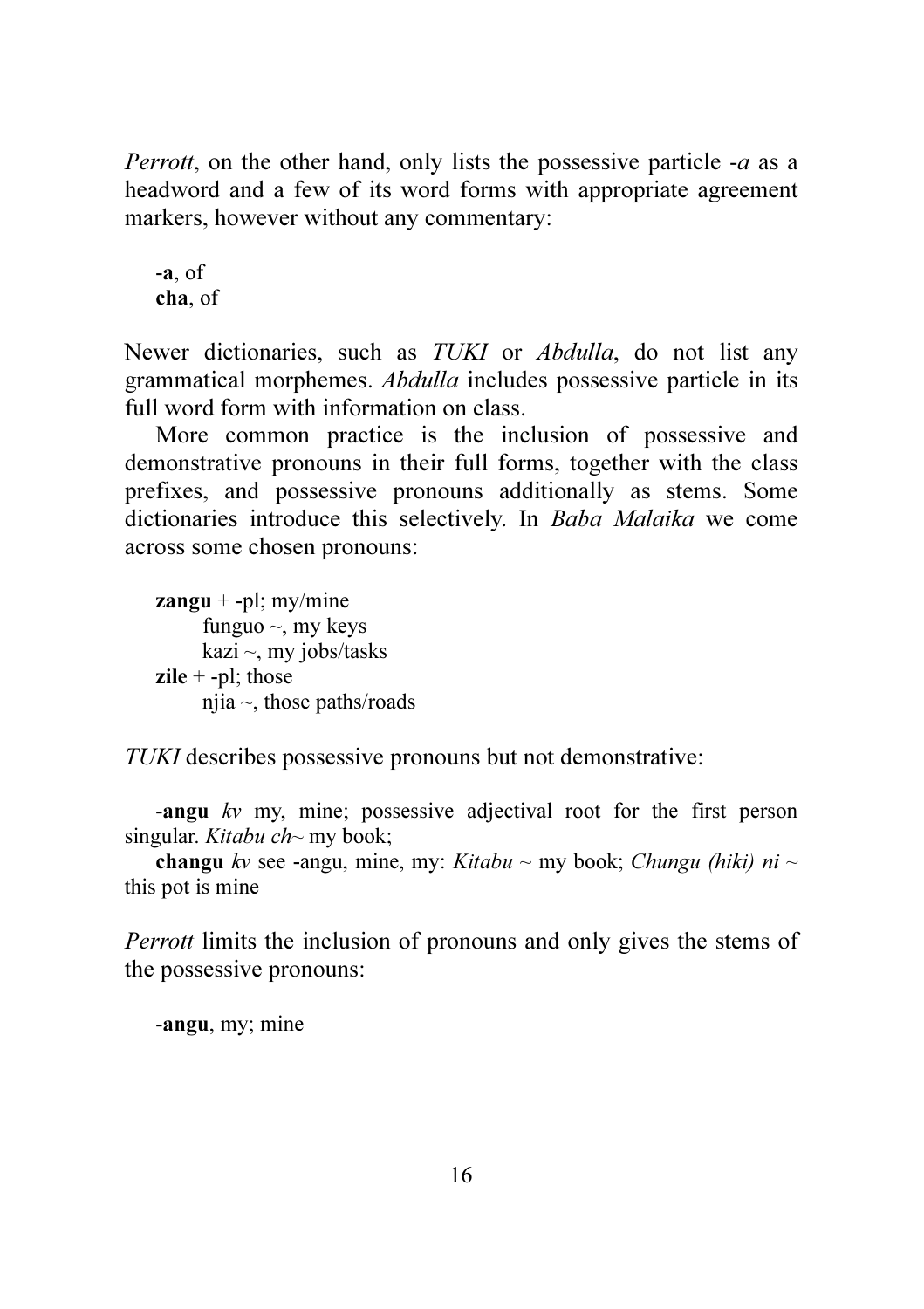### 4.3 Derivatives

As a Bantu language, Swahili is characterized by agglutinative morphology; inflection is primarily prefixal, while derivation primarily suffixal, with a small degree of stem allomorphy. Due to their complex derivational and inflectional systems, Bantu languages pose problems not experienced by lexicographers working with European languages.

One of the most important questions is how to treat derivatives in dictionaries. Should they be included in the form of sub-entries under their base forms or as separate headwords?

Derivation is a process of word formation which derive a new lexemes from roots or bases of different words by morphological rules. Kiango (2000) discusses thoroughly different derivational rules productive in Swahili and their implications for lexicography. First, the derivative normally belongs to a different grammatical category than the base from which it is derived. Second, the affix modifies or entirely changes the meaning of the base. Additionally, most of the derivational rules are semi-productive, whilst derivatives can be formed regularly or irregularly. The derivational processes which take place in Swahili can be classified into four main categories: nominal, verbal, adjectival, and adverbial derivations (bf. Polomé 1967, Ohly et al. 1998). The derivational base can be both in the form of roots as well as stems, which in themselves already possess some type of a formant. According to Kiango (2000), the above features are the key criteria for a lexicographical decision regarding including derivatives into a dictionary. Based on these factors, a decision is reached as to whether the derivative form should gain the status of a separate headword or remain as part of the entry of its base.

Due to their characteristics, derivatives can be treated in many ways in dictionaries. Lyons (1977: 524) cites two perspectives. On the one hand, derivatives should not be taken into account in dictionaries at all, due to their typically transparent morphological rules, which should be described as part of language grammar instead of in a dictionary. On the other, derivatives constitute new lexemes, derivative processes are much less productive than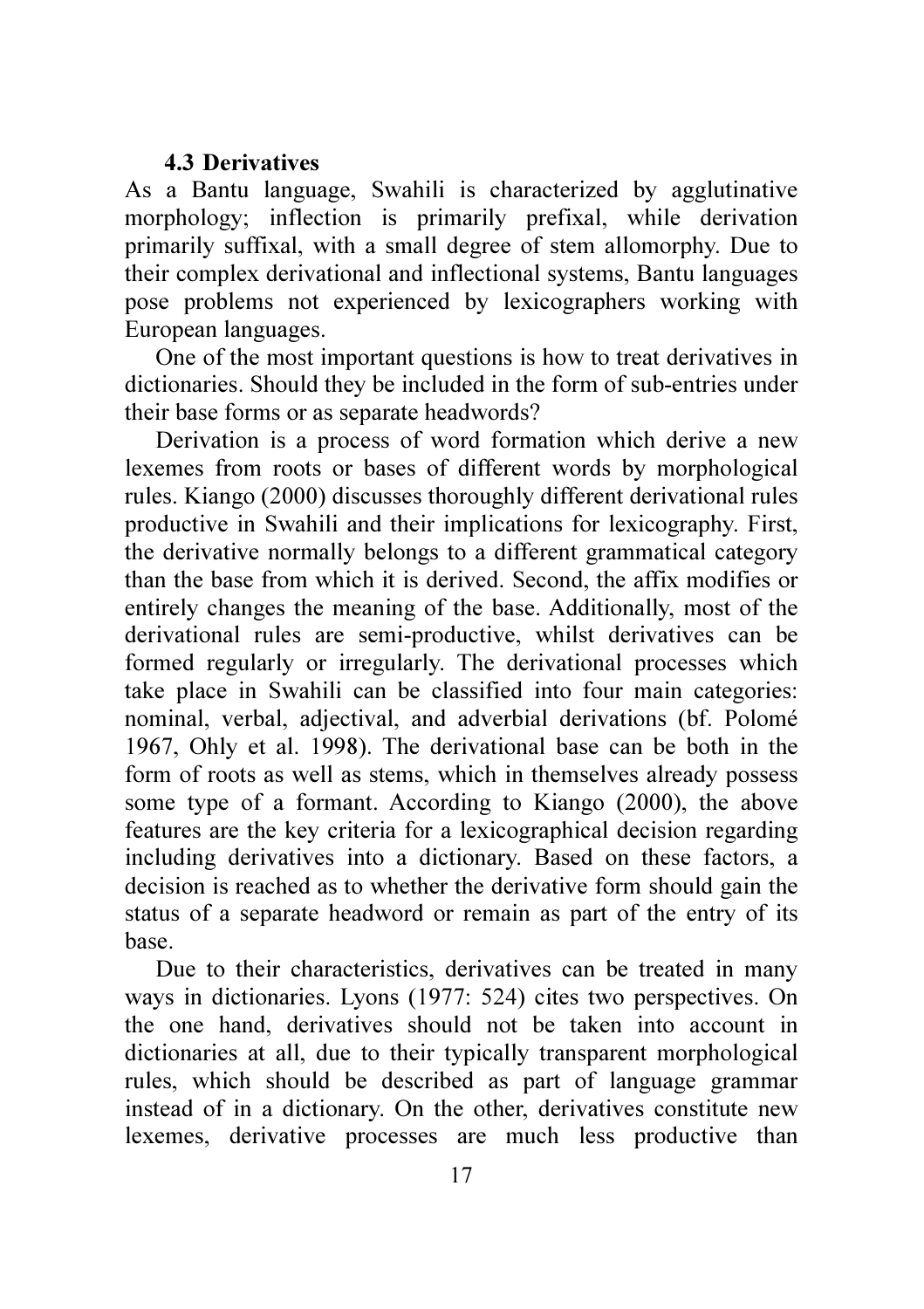inflection rules and the end result tends to deliver unpredictable meanings of the new lexemes. This justifies why derivatives should also be included in dictionaries. The latter rule is adhered to by modern lexicography.

To determine the principle of the treatment of the derivatives, they are divided into regular and irregular ones (bf. Zgusta 1971, Kiango 2000). It is recommended that regular derivatives be placed as sub-entries, whilst irregular as main headwords. Regular derivatives should be understood as those with a regular form and meaning, which can be interpreted through the derivational formant and the base. Irregular derivatives are words which have an irregular morphological structure or meaning that cannot be interpreted using the meaning of the base, from which they were formed.

Despite the fact that not all derivative processes in Swahili are fully productive, their participation in vocabulary enrichment is significant, therefore it is hard to omit derivations in dictionaries. Kiango (2000: 119) points out the need for implementing various solutions, depending on the target group of dictionary users. Native speakers of the language will be able to properly identify a much larger amount of word-forming bases than those who are still learning it.

To visualize the problem, a closer look will be taken at the following two groups of words:

1. tuma, tumia, tumika, tumikia, tumikisha, tumikiana, tumisha, tumilia, tumana, mtume, mtumishi, mtumwa, mtumwaji, tume, utume, utumi, utumishi, utumwa, matumizi, matumishi

2. la, liwa, lika, lia, lana, lisha, lishisha, kilaji, malaji, malisha, mlisha, mlishi, mlisho, mla, mlaji, mlo, ulaji, ulio.

These words constitute a problem in that a decision must be made, as to whether all of the above words should be placed within the two headwords *tuma* 'send' and *la* 'eat', from which they are derived, or treated in accordance with some different rule. The additional complication should be kept in mind that one derived word can constitute the base for further derivations, e.g.: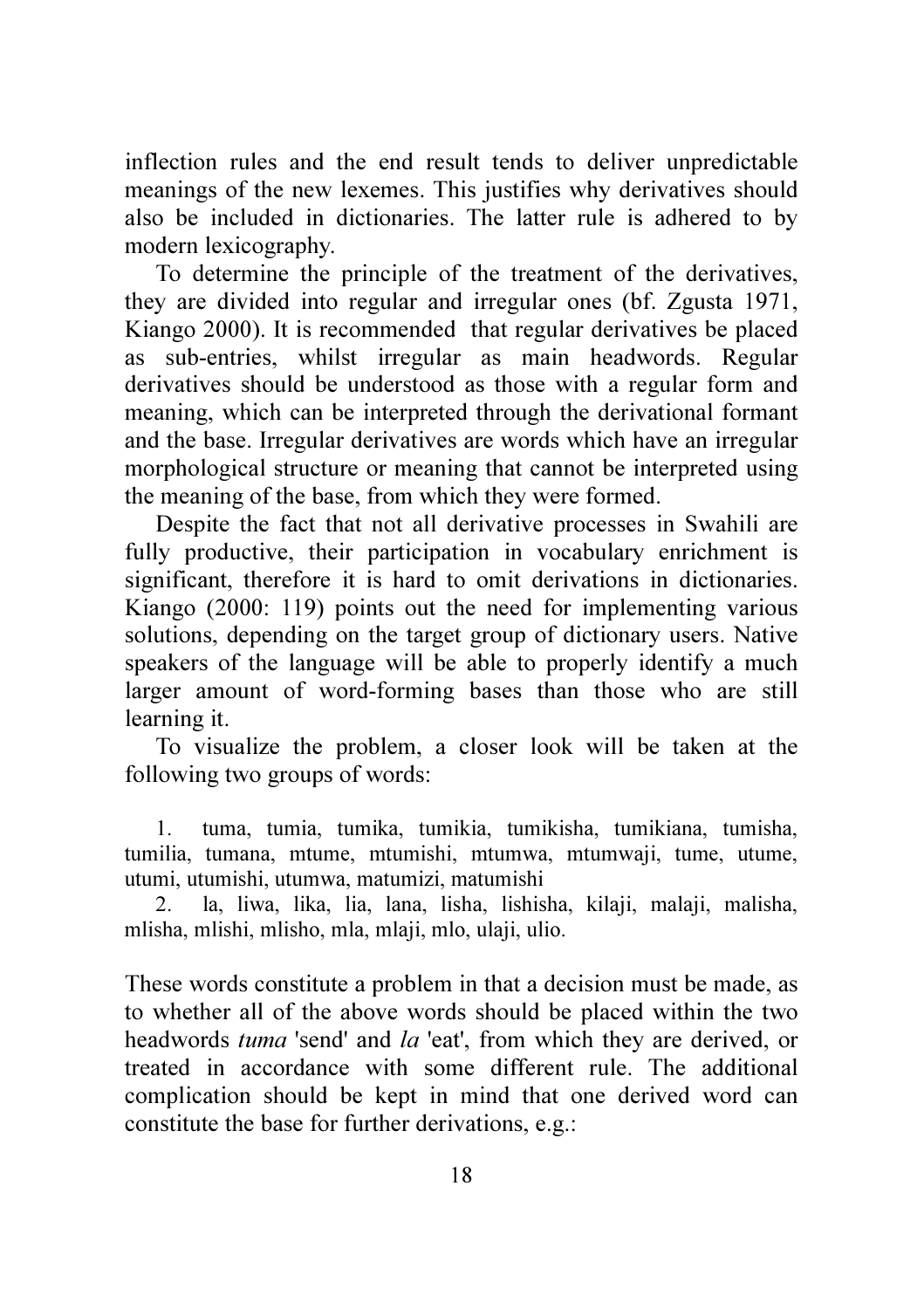tuma  $\Rightarrow$  tumia  $\Rightarrow$  matumizi  $|a \rangle$ lisha  $\Rightarrow$  mlishi

In Swahili lexicographical history, no single methodology regarding the treatment of derivatives has been established. Depending on the dictionary we find them in various locations, with references or without them. All published dictionaries taken into consideration within this paper, with one exception, were written by foreigners for foreigners using and learning the Swahili language. It can therefore be assumed that the decisions to apply the specific solutions used within the dictionaries were made with these end users in mind.

Kiango (2000) proposes the following rules regarding the treatment of derivatives in dictionaries for non-indigenous users of the language: regular derivatives are to be included as sub-entries, whilst irregular derivatives should be treated as separate headwords. However, due to the specificity of some derivative processes, he proposes several exceptions to the rule: regular verb-based noun derivatives should be included twice, as a headword with a reference to the base form, where the word will then be defined, e.g.:

```
tum.a vt. assgn/give work to sb, dispatch a person for an errand. 
mtume n. mi- a messenger, an emissary, apostole. 
mtumishi n. wa- a paid servant. mtumwa n. wa- a slave. 
mtumwaji n wa- a messenger. tume n. a commission. 
utume n. evangelical work. utumishi n. civil service. 
utumwa slavery. 
mtume n. mi- see tuma. 
mtumishi n. wa- see tuma
mtumwa n wa- see tuma
mtumwaji n. wa- see tuma
tume n. see tuma
utume n. see tuma
utumishi n. see tuma
utumwa n. see tuma
```
(Kiango 2000: 121)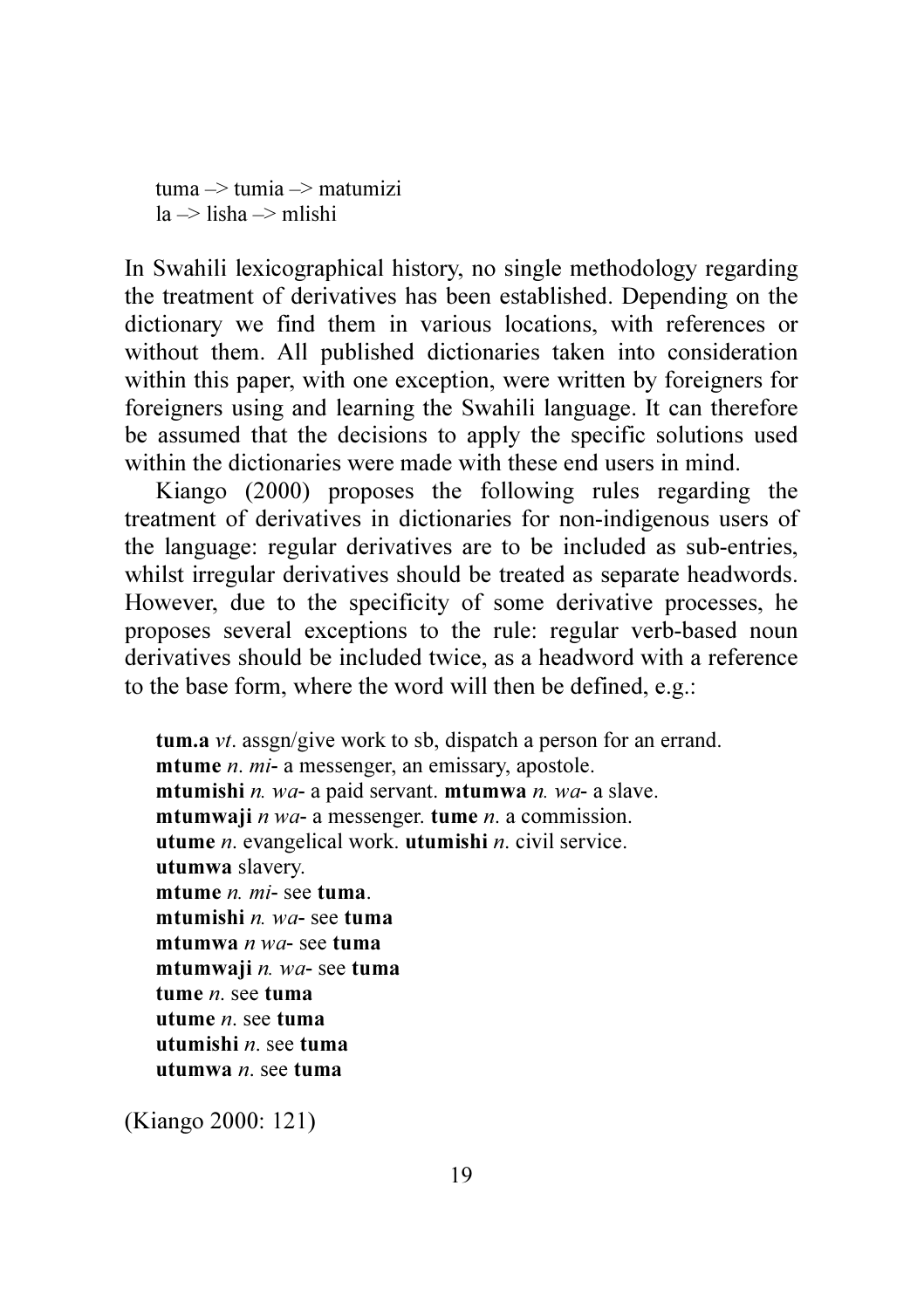Irregular verb-based noun derivatives should also appear twice. However, the difference lies in the fact that the definition of semantically irregular derivatives are included in the location, where the given derivative is the headword, while those morphologically irregular in accordance with the above assignment. Below an example of an entry for a semantically irregular derivative:

tum.a *vt* give work to sb., dispatch a person to a place for an errand [...] matumizi *n*. living expenses. see tuma. utume *n*. evangelical work. see tuma.

(Kiango 2000: 124)

The complexity of the problem can be confirmed by the fact that the entry word *utume* is mentioned in both above examples. Most likely this occurred through the inattention of the author; nonetheless, it does provoke the need to reflect on the issue of classifying specific derivatives.

The author proposes that nominal derivatives formed out of adjectival or noun bases be treated correspondingly to the rules described above. The author also suggests that adjective-based verb derivatives, due to their regularity, should only be included in the form of sub-entries to their word bases. He does, however, state that the placement of verb-based derivatives be dependent on the regularity of their forms and meanings. He then opines that semantically irregular derivatives should be placed as separate headwords with a full definition. In order to not unnecessarily cluster together unrelated meanings, he proposes resigning from referencing to the headword which is the base for the given derivative, e.g.:

pak.a *vt*. apply, lay on, spread on, smear. pak.ia *vt*. put on board a vessel, cart, train etc. pak.ata *vt*. hold a child on the knee, lap or shoulder.

(Kiango 2000: 129)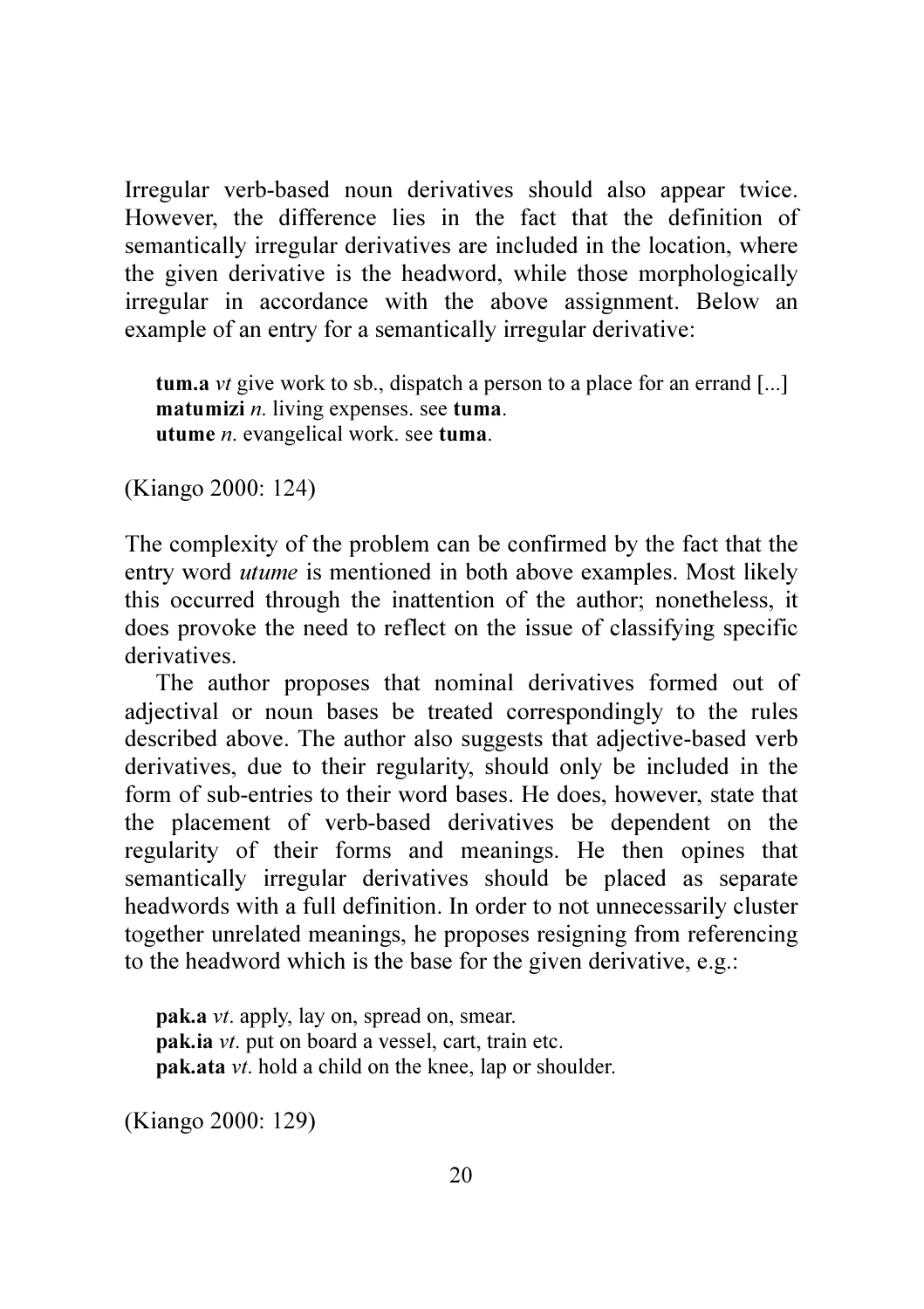Kiango proposes treating adjective and adverb derivatives correspondingly to noun derivatives - individually, depending on their regularity. Irregular forms should be introduced twice, whereas the main headword should reference to the headword of the base. This is possibly a justified concept; however, it has yet to be put into practice in any of the dictionaries. Additionally, Swahili lexicography has not introduced any guidelines regarding the inclusion of derivatives. Practically applied solutions are above all dependent on the size and purpose of the dictionary.

In small dictionaries or those intended for students, the amount of derivatives is appropriately less pronounced and they are mostly included as headwords, but without any etymological information. *Perrott* introduces sub-entries mostly for the passive form of the verb, whilst the remaining derivatives have the status of headwords. Similarly, both *Cahill* and *Baba Malaika* treat all derivatives as equal to other words and appropriate them the status of separate entries with full articles. They do not supply any information regarding the type of derivation nor give references to the base form.

Another extreme rule was used in the stem-based *Johnson* dictionary. One of the main purposes of the dictionary was to supply the etymology of each headword. As a result, the author introduced the rule to include all derivatives as sub-entries within the entry for the base, from which they were derived. Whereby he does not differentiate the division between regular and irregular derivatives, hence treats all of them with the same rule. Almost all derivatives are to be found twice; firstly, as the main headword with a reference to the headword, on which it is based, and secondly, as sub-entries, for example:

La, v. (1) eat, consume of food generally. *Watu walikula*, the people ate. (2) use, use up, require for use of efficiency (as material, time,  $\&c$ .) (Cf. *tumia*, *chukua*) [...] Ps. Liwa, be eaten. &c. St. and Pot. Lika, be eatable, be fit for food, be eaten, be worn through. [...] Cs. Lisha, (1) cause to feed, feed, keep (animals), graze, pasture. [...] Mlisha, n. *wa*-, Mlishi, n. *wa*- (1) one who feeds or has care of animals or other creatures, and hence, fig. [...]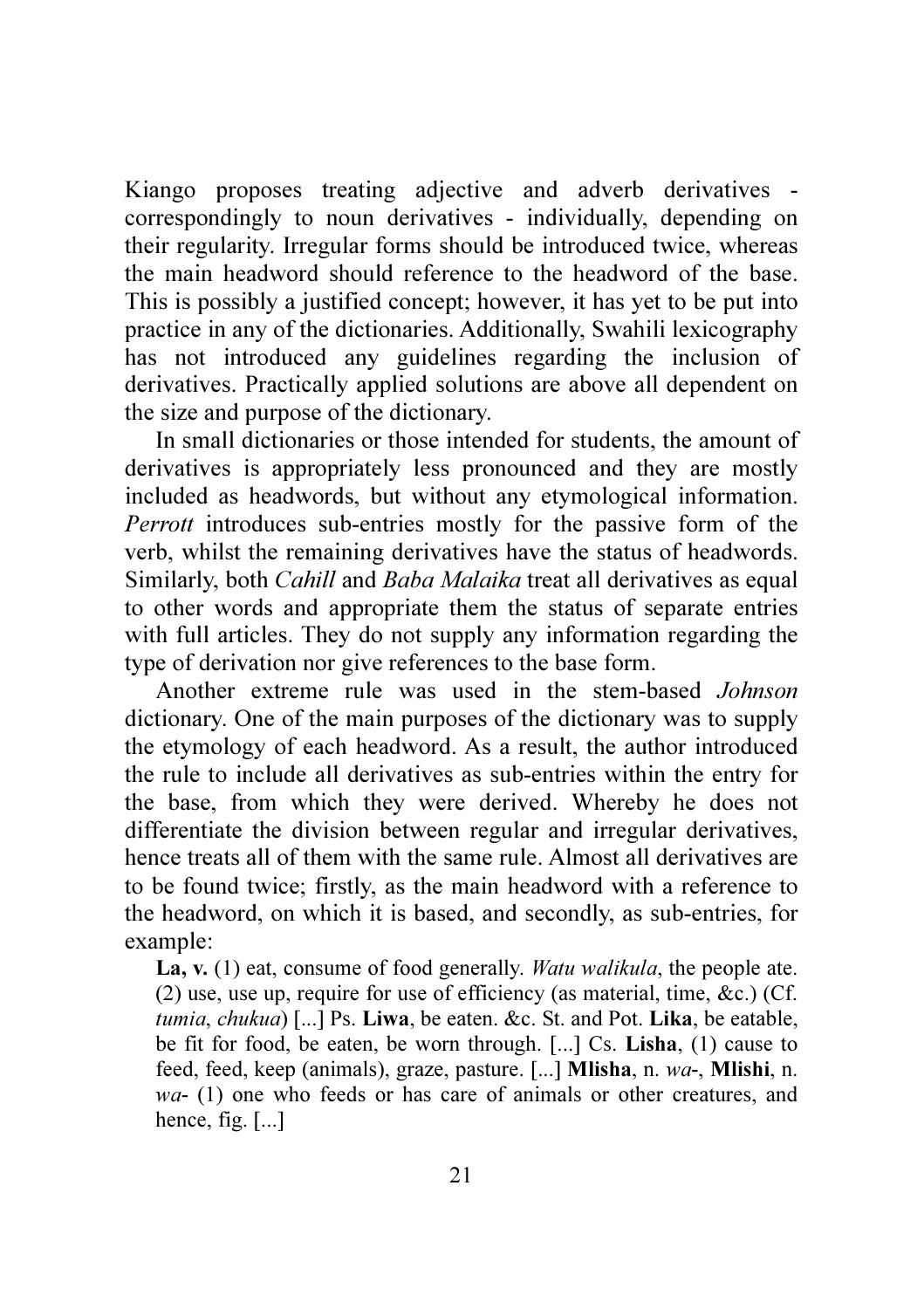Lika, v. See under La, v. Lisha, v. See under La, v. Mlisha, n. *wa*-, Mlishi, n. *wa*-. See under La, v. Mlisho, n. *mi*-. See under La, v. Mlo, n. See under La, v.

The goal of the above-mentioned rule is to portray the relations between derivatives and their bases, which would allow for a better understanding of their meaning and formation. As a result, the overlong, expanded and complicated entries, together with the frequent necessity to double-check a single word, cannot be deemed user-friendly. Sending a person checking the headword *ogofya*  'frighten', which is the causative form of the verb *ogopa* 'be threatened', to the entry word for the adjective *oga* 'timid', from which the first two words here mentioned are derived, can be of interest to a linguist, but does seem to introduce overly detailed information for an average user.

A different rule was introduced in the Swahili-Finnish *Abdulla*  dictionary. Derivative forms of the verb have been placed only within the entry for the main verb, for example:

la *v* I. syödä, syövyttää, kuluttaa;[...]

- lia *appl* syödä jtk jssk/jkn kanssa/jllk/jklta;[...]
- liana *appl res* syödä toisiltaan/toistensa ruoka
- $\triangleright$  **lika** *stat*[...]
- $\triangleright$  lisha *kaus*[...]<br> $\triangleright$  lana *res*[...]
- lana *res*[...]
- $\triangleright$  liwa *pass*[...]

Other derivatives possess the status of headwords, whereas the information regarding their base is given in brackets, for example:

```
m|lo s 3/4 (la) ruoka 
ma|tumizi s 6 (tumia) käyttö,[...]
```
The rule is quite simple and transparent, but may cause some difficulties for beginning students. It sometimes happens that the word-forming base of the second word does not itself have the status of a headword. *Tumia* is a derivative form of the verb *tuma* and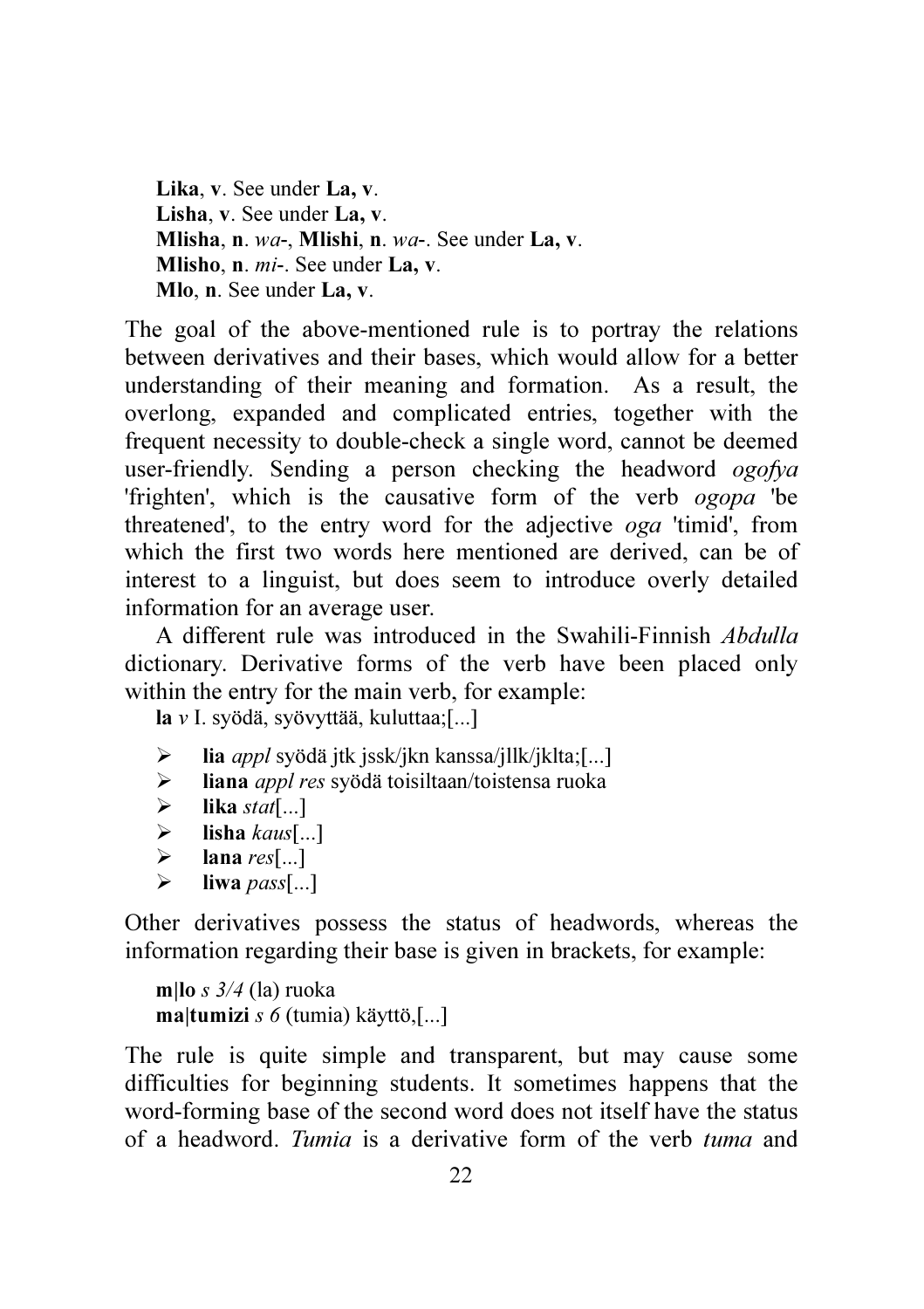should be searched for within the latter headword. The above method was also previously used in the Swahili-French dictionary by Sacleux (1939). In the French dictionary, additional information was included regarding derivatives at the end of the definition of the base:

-Tuma [...] a. Envoyer qqn avec une mission, comme agent; [...] Mtuma, mtumadyi, mtumwa, mtumwadyi, tuma, tume, tumi, mtume, mtumi, utume, utumi, utumo, matumo, utumwa. mTumadyi *wa*-, [..] Celui, elle qui envoie, qui députe, qui emploie.

In the dictionary compiled by researchers from *TUKI*, all derivative forms of the verb, which is the headword, are listed at the end of the article. There are no equivalents but information is given regarding the type of derivation, e.g. *tde* – *tendea* 'prepositional extension'.

**l.a** *kt* 1. eat, consume. 2. erode. (nh) (1)  $\sim$  *fedha* use money; (2)  $\sim$  *hasara* incur a loss; (3) ~ *njama* plot, conspire; (4) ~ *rushwa* take a bribe; (5) ~ *yamini* take an oath. (*tde*) lia; (*tdk*) lika; (*tdn*) lana; (*tds*) lisha; (*tdw*) liwa.

Should the given derivative form be widely used and possess a lexicalized meaning, it is additionally included as a headword with an equivalent. Such entries do not have references nor information regarding the verb, from which they are derived.

lish.a *kt* feed, nourish; maintain, support: ~*mtoto* feed a child; ~*sumu* poison sb; ~*mno* overfeed. (*tde*) lishia; (*tdk*) lishika; (*tdn*) lishana; (*tdw*) lishwa.

The remaining derivatives have the status of headwords but no information regarding their base is included:

mlo *nm mi*- [*u-/i-*] meal, fare

As noted by Zgusta (1971: 16), various lexicographical decisions should be made with regards to future users of the dictionary: "we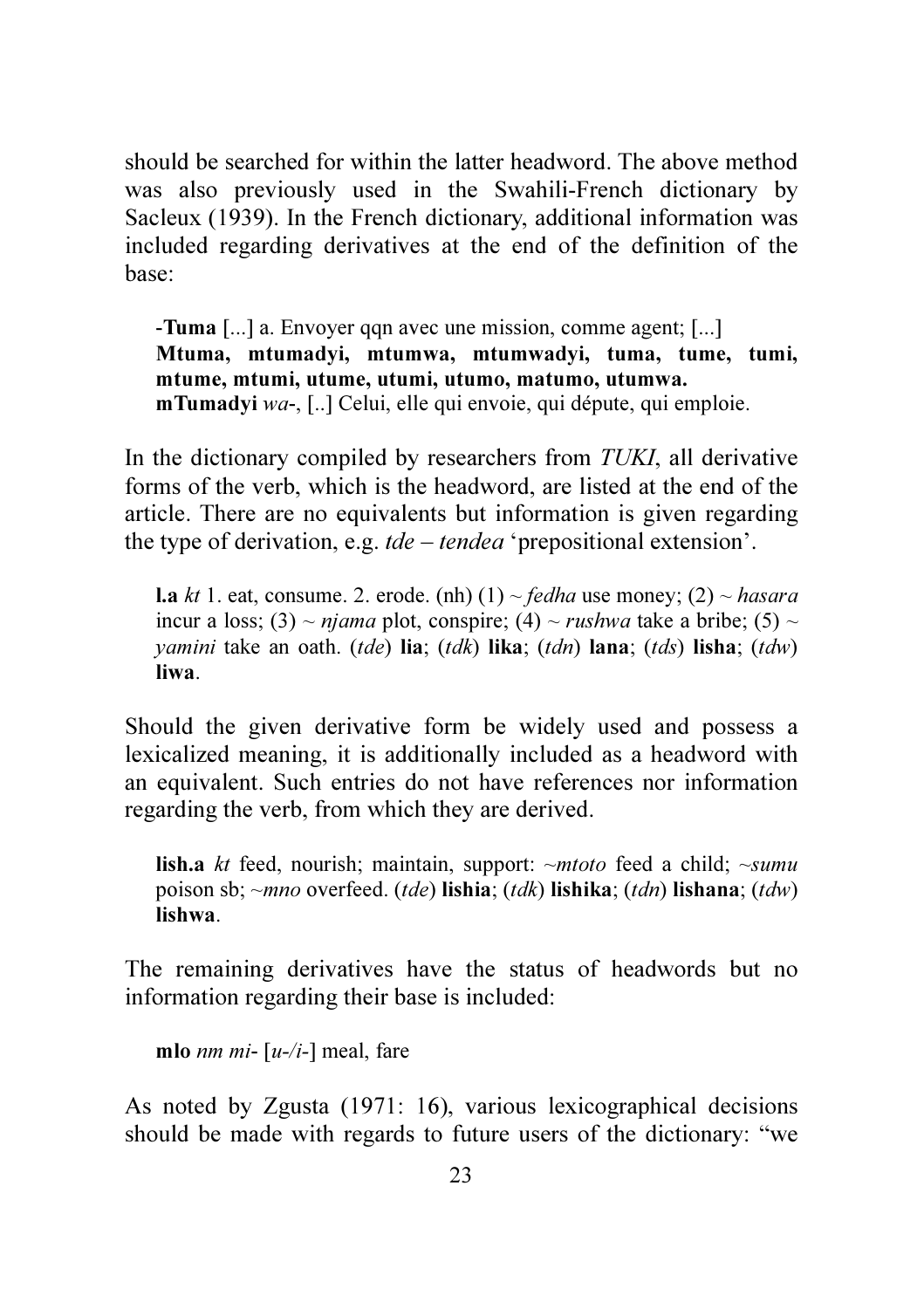must not forget that the lexicographer is doing scientific work, but that he publishes it for users whose pursuits are always more practical, at least as regarded from his own point of view".

Due to the above, the most user-friendly Swahili dictionary, with regards to its complexity, should do its utmost to register all existing derivations. As mentioned by Herms (1999), it is not without reason that Swahili language students give extremely high praise to the 'friendly' dictionary by *Baba Malaika*, whilst de Schryver and Prinsloo (2000) note the low popularity of those dictionaries which group words according to their roots. Snoxall (1965: 28) points out that a modern user-friendly Bantu dictionary should list verbs and their derivative forms "under the proper alphabetical position in the form in which they are used in actual speech, as words possessing meaning". User-friendly solutions may cause a lack of information regarding semantic and grammatical relations between lexemes. But these can be maintained with the use of an appropriate referencing system.

Kiango's (2000) postulates to supply users searching for the definitions of most words with references to their word-forming bases seems to be an unnecessary complication. An alternative solution to this may be the placing of a reference to the word base at the end of the entry, following its definition. This allows more adept users to widen their knowledge, whilst the less ardent ones will be spared the necessity of needlessly browsing through the pages of the dictionary.

Placing derivations under the base from which they were derived, requires advanced knowledge of language grammar from the user. According to Herms (1999), a method of saving space within the dictionary can be the omission of most regular derivative forms. Among derivatives causing the least learning problems to students, the author classifies the regularly formed passive and prepositional, as well as the reciprocal and reflexive forms. The dictionary should not however omit derivations created by processes, which change the grammatical category of the base and those formed by prefixation.

Due to significant productivity of derivative processes in Swahili, it seems impossible to be able to include all possible derivative forms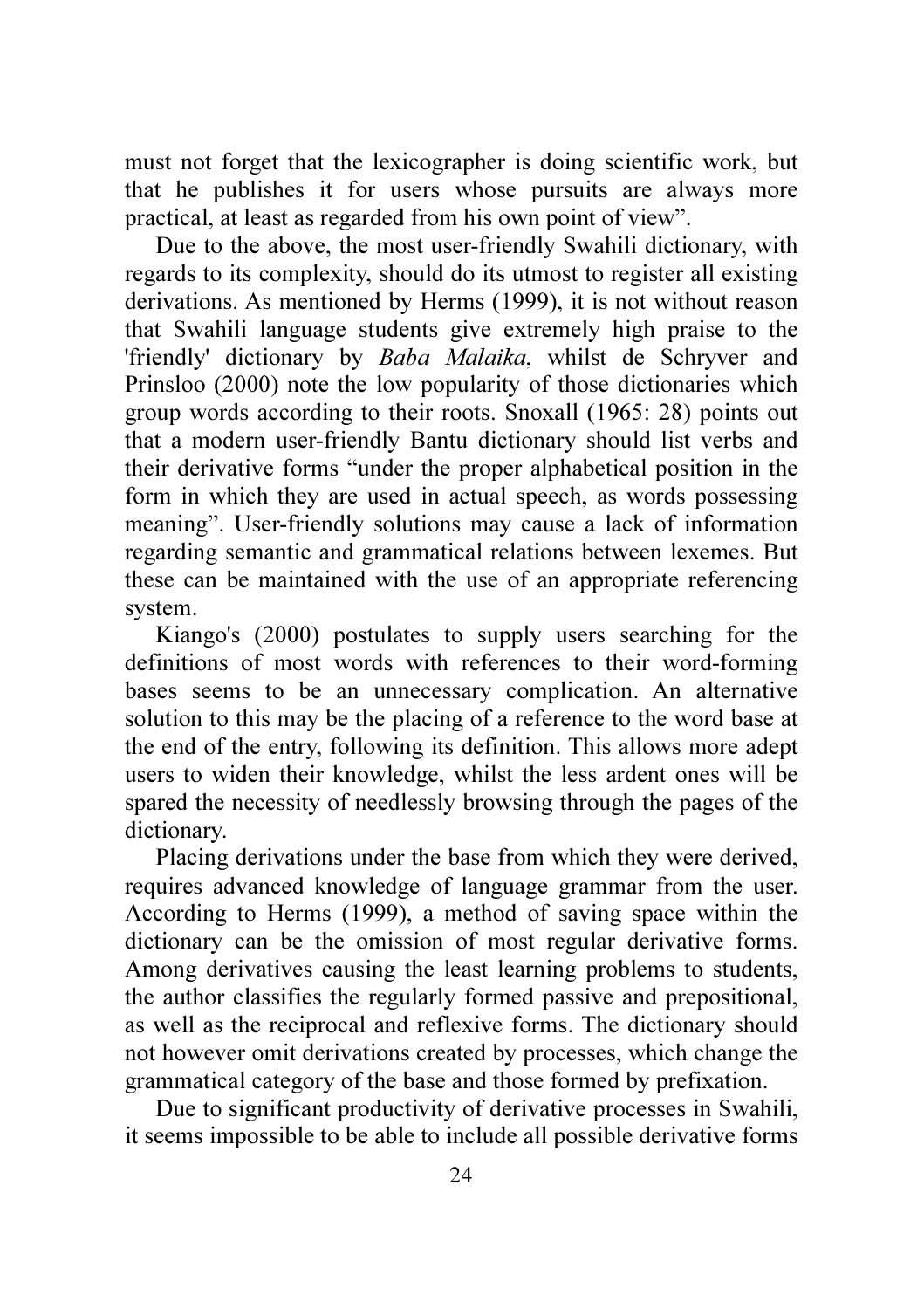together with their definitions, at least not as part of a traditional printed dictionary. By according derivations the status of headwords, we also include them into our dictionary lemma-sign list. We should therefore revert back to the frequency list to include those derivative forms, which possess the highest probability of being searched by the user.

In the existing dictionaries, we can observe three rules regarding the inclusion of derivatives:

- random the lexicographer includes various derivatives randomly, e.g. *Perrott*;
- in accordance with an approved procedure, e.g. in *TUKI* the most lexicalized forms were included;
- the maximum possible inclusion of all existing derivative forms, as in *Johnson*.

Basing the decision to include various derivative forms on the frequency list gives an opportunity to feature those forms, which users have the highest likelihood to come across during their work with the language. De Schryver and Prinsloo (2001a) performed a corpus research regarding the nominal and verbal derivations of the Swahili verb *sema* 'speak'. They extracted the derivatives from the 1.3 million corpus of the Swahili language (*Kiswahili Internet Corpus*), and then checked their omission/inclusion in two Swahili-English dictionaries: *Perrott* and *The Internet Living Swahili Dictionary*<sup>5</sup> (at that time the largest electronic Swahili dictionary, which consisted of over 50000 entries). The results of the analysis are presented in Table 2, where the letter 'Y' confirms the inclusion of the given form in the dictionary. As the table shows, the second most frequent form was not taken into account in either of the dictionaries, whilst forms which are not at all present in the corpus were included.

l,

 $<sup>5</sup>$  The dictionary used to be available at: http://www.kamusiproject.org/.</sup>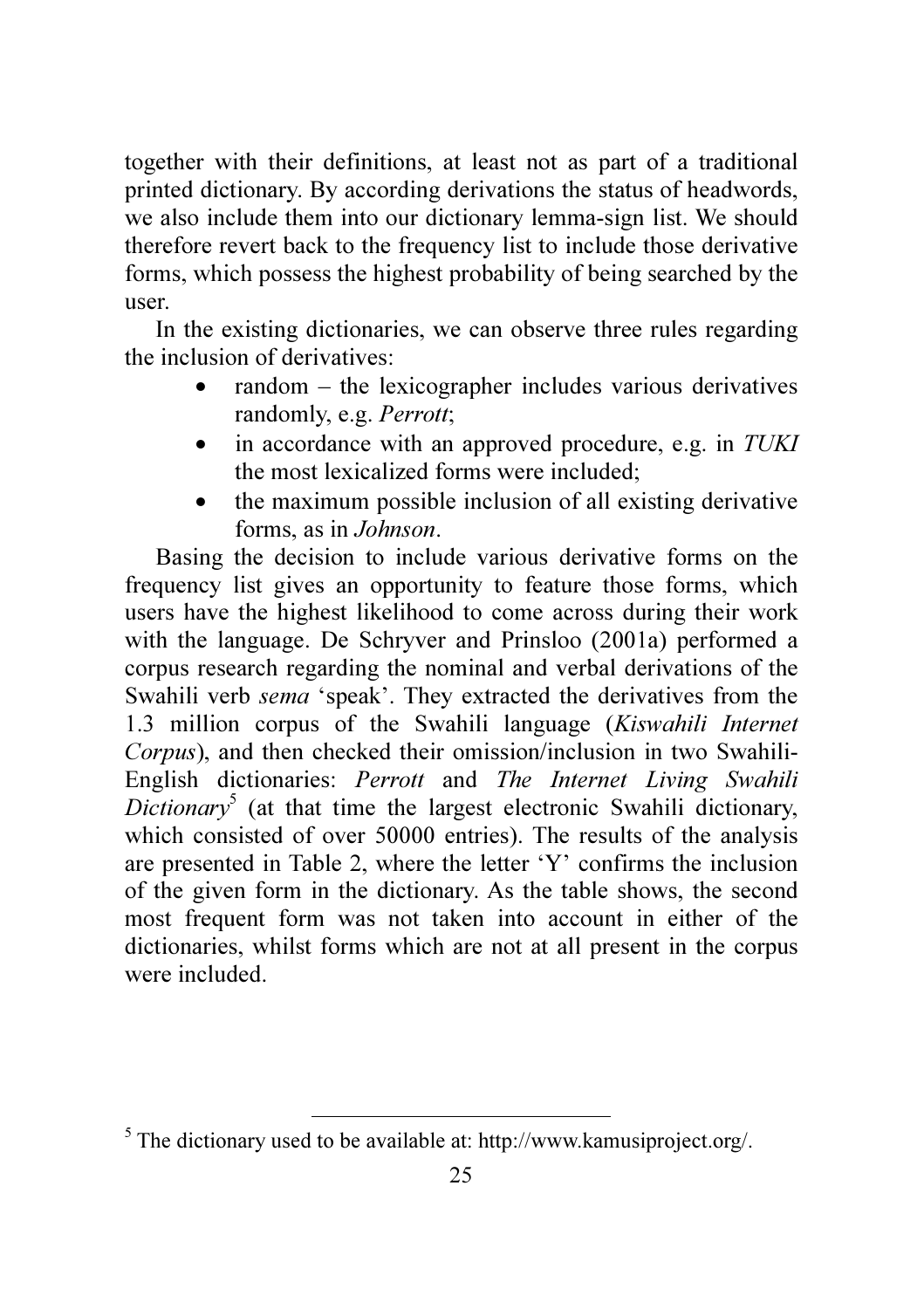| таріс 4.                          |          |         |                                       |
|-----------------------------------|----------|---------|---------------------------------------|
| Number of occur-<br>rences in the | Form     | Perrott | The Internet Liv-<br>ing Swahili Dic- |
| corpus                            |          |         | tionary                               |
| 10.862                            | sema     | Y       | Y                                     |
| 137                               | semekana |         |                                       |
| 117                               | msemaji  | Y       | Y                                     |
| 29                                | usemi    |         | Y                                     |
| 26                                | semwa    | Y       | Y                                     |
| 20                                | msemo    |         | Y                                     |
| 6                                 | semea    |         | Y                                     |
| 4                                 | semezana | Y       | Y                                     |
| 4                                 | msema    |         | Y                                     |
| $\overline{c}$                    | semana   |         | Y                                     |
|                                   | semesha  |         | Y                                     |
|                                   | semeka   | Y       | Y                                     |
| $\Omega$                          | semezano |         | Y                                     |
| $\Omega$                          | msemi    |         | Y                                     |
| $\mathbf{0}$                      | usemaji  | Y       | Y                                     |

Table 2.

Similar examples can be observed when analyzing the inclusion of words in dictionaries from the previously mentioned list of 200 most commonly used Swahili words, which was compiled from an over 12-million HCS corpus. Among the first 200 words, it is also possible to find derivatives. The inclusion of randomly selected forms in the dictionaries as *Perrott*, *Stopa-Garlicki*, and *TUKI* has been presented in the Table 3. We did not take into account such dictionaries as *Johnson* or *Abdulla*, where derivations, at least in regards to verbal forms, are in principle included as sub-entires of their bases. The letter 'Y' confirms the inclusion of the given form in the dictionary.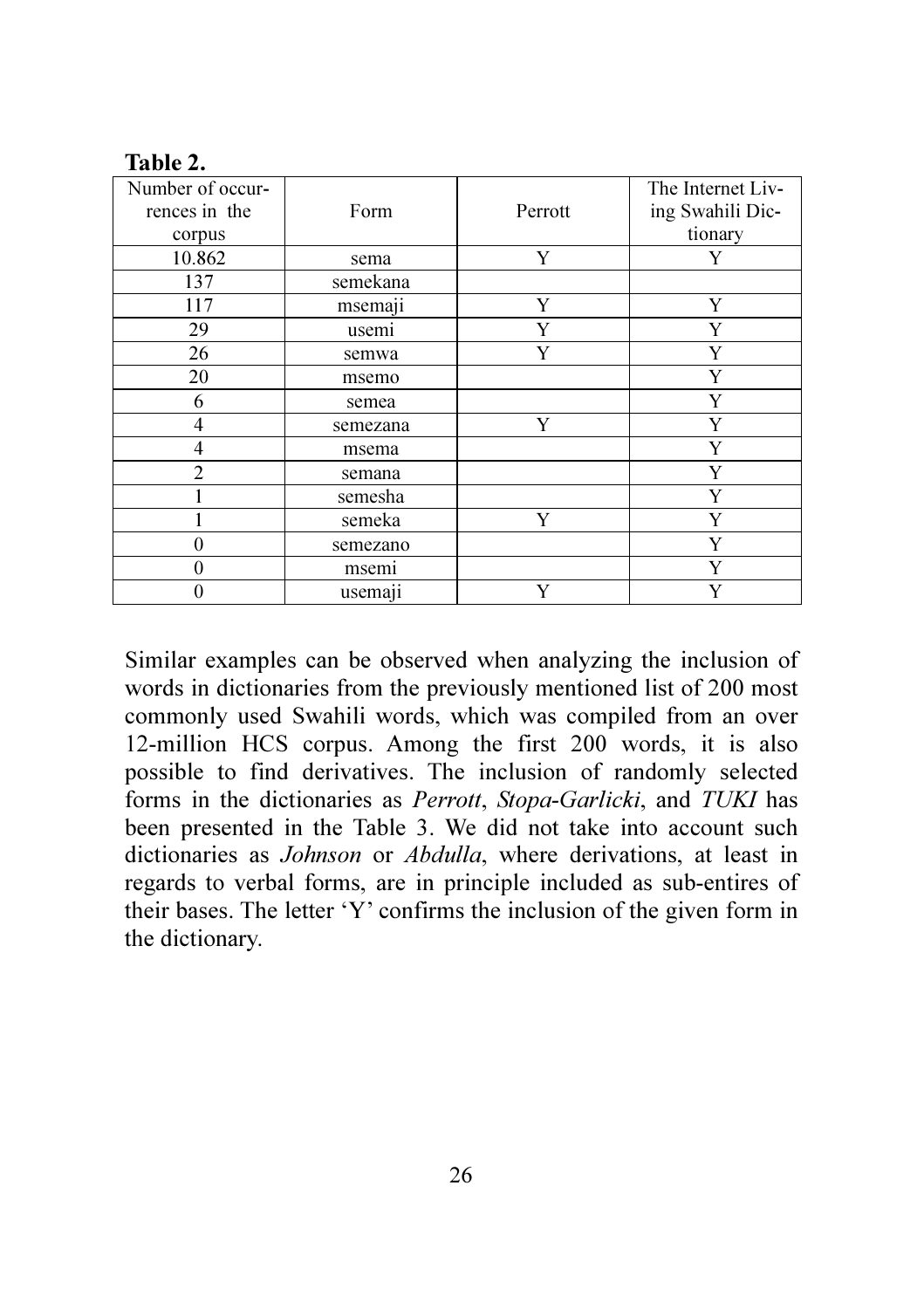Table 3.

|           | Perrott | Stopa-Garlicki | TUKI |
|-----------|---------|----------------|------|
| tumia     |         |                |      |
| fanyika   |         |                |      |
| uchaguzi  |         |                |      |
| mwandishi |         |                |      |
| mchezo    |         |                |      |
| sababisha |         |                |      |

To summarize, the existing Swahili dictionaries can be classified into two groups in regards to headword arrangement and the procedure of the treatment of derivatives. The first group are alphabetical dictionaries, where all entry words have the status of headwords (e.g. *Baba Malaika*), the second are alphabetical-nest ones, which list the derivatives as part of the given headword, as its sub-entry (e.g. *Abdulla*). The use of the second group of dictionaries requires some knowledge regarding word formation. The user passively accessing such a dictionary may have issues with locating the given word.

Similar discussion may be raised concerning phraseological units. It has been analyzed in depth in an article by A. Chuwa (1996).

## 4.4 Homonyms

*The Concise Oxford Dictionary of Linguistics* (Matthews 2007) defines homonymy as "the relation between words whose forms are the same but whose meanings are different and cannot be connected". Typically, homonymy applies to entire units, lexemes. However, controversy surrounds the issue of differentiating homonymy from polysemy – in other words distinguishing various meanings of the same unit from various units with the same spelling. The line between homonymy and polysemy is not clear, but lexicography has always distinguished both types (Bünting 1989: 216).

A thorough analysis of Swahili homonyms was undertaken by Gibbe (1977). He introduces the distinctions between homonyms, such as homographs, homophones, and proper homonyms.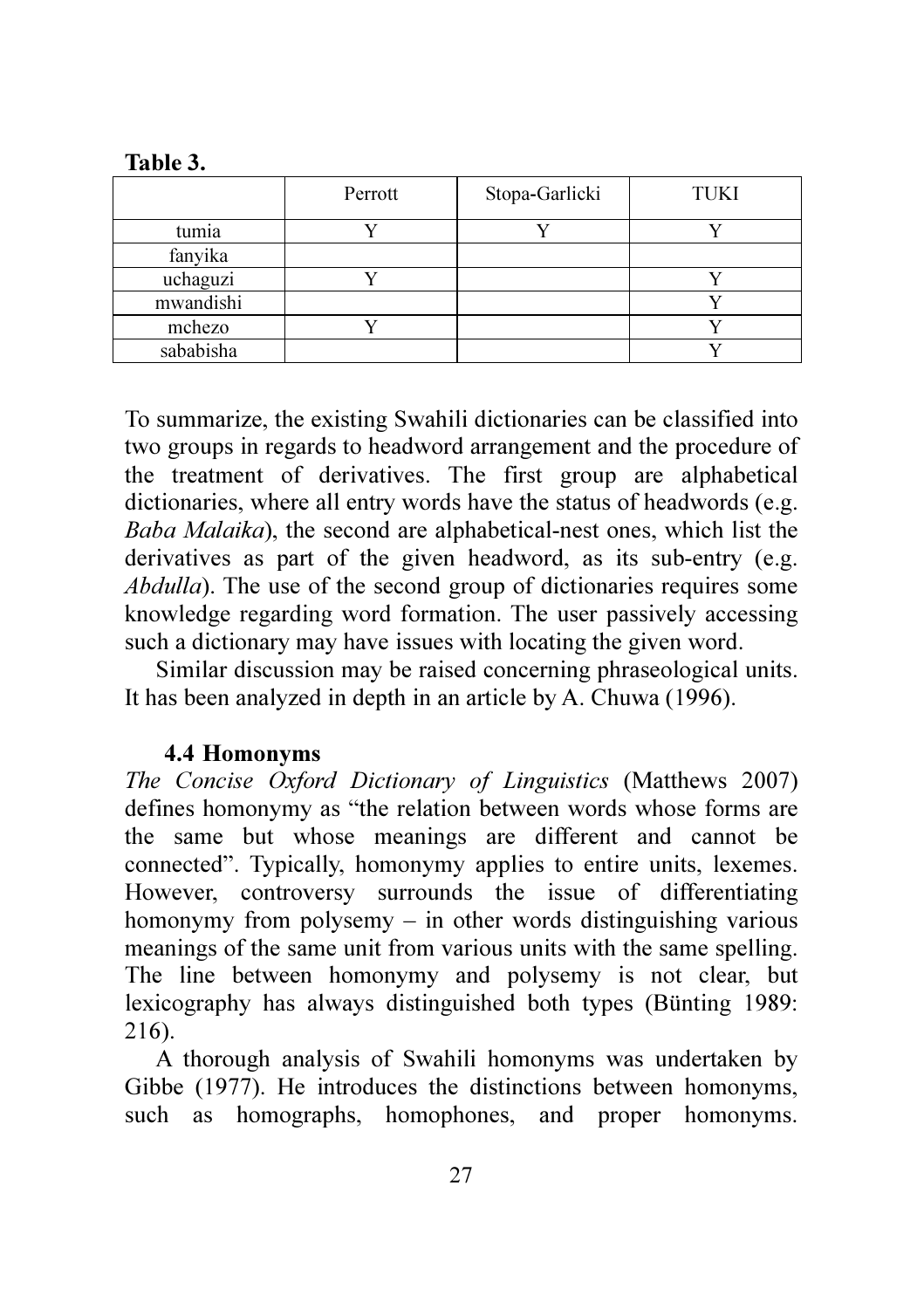Homographs are forms identically spelled, but differing in pronunciation and meaning. This phenomenon involving the existence of such forms is called homography. On the other hand, homophones are forms identical in pronunciation, but differing in regards to spelling, etymology and meaning. This phenomenon is called homophony (bf. Matthews 2007).

Swahili homographs in the most part originate from the historical occurrence of aspiration. Nowadays aspiration is not a distinctive feature and Swahili orthography does not mark its existence in spelling. Nevertheless a host of homonymic pairs exist in Swahili, which were etymologically differentiated by its occurrence (Polomé 1967: 39f.):

paa 'roof' p<sup>h</sup>aa 'little gazelle' kaa 'sit' k<sup>h</sup>aa 'crab'

Homophones described in Gibbe (1977) possess all the above mentioned attributes. They have the same pronunciation, but differ in regards to spelling, etymology and meaning. However, the difference in spelling in the below examples only consists in the use of capital and lower case letters:

ukuta 'wall' UKUTA 'abbreviation for *Usanifu wa Kiswahili na Ushairi Tanzania*'

Proper homonyms identified in Gibbe (1977) are identical in both spelling and pronunciation, differing only in regards to semantic and syntactic features.

Amongst others, he identifies:

• homonyms between onomatopoeic forms, for example:

pakacha 'night thief' pakacha 'wicker basket'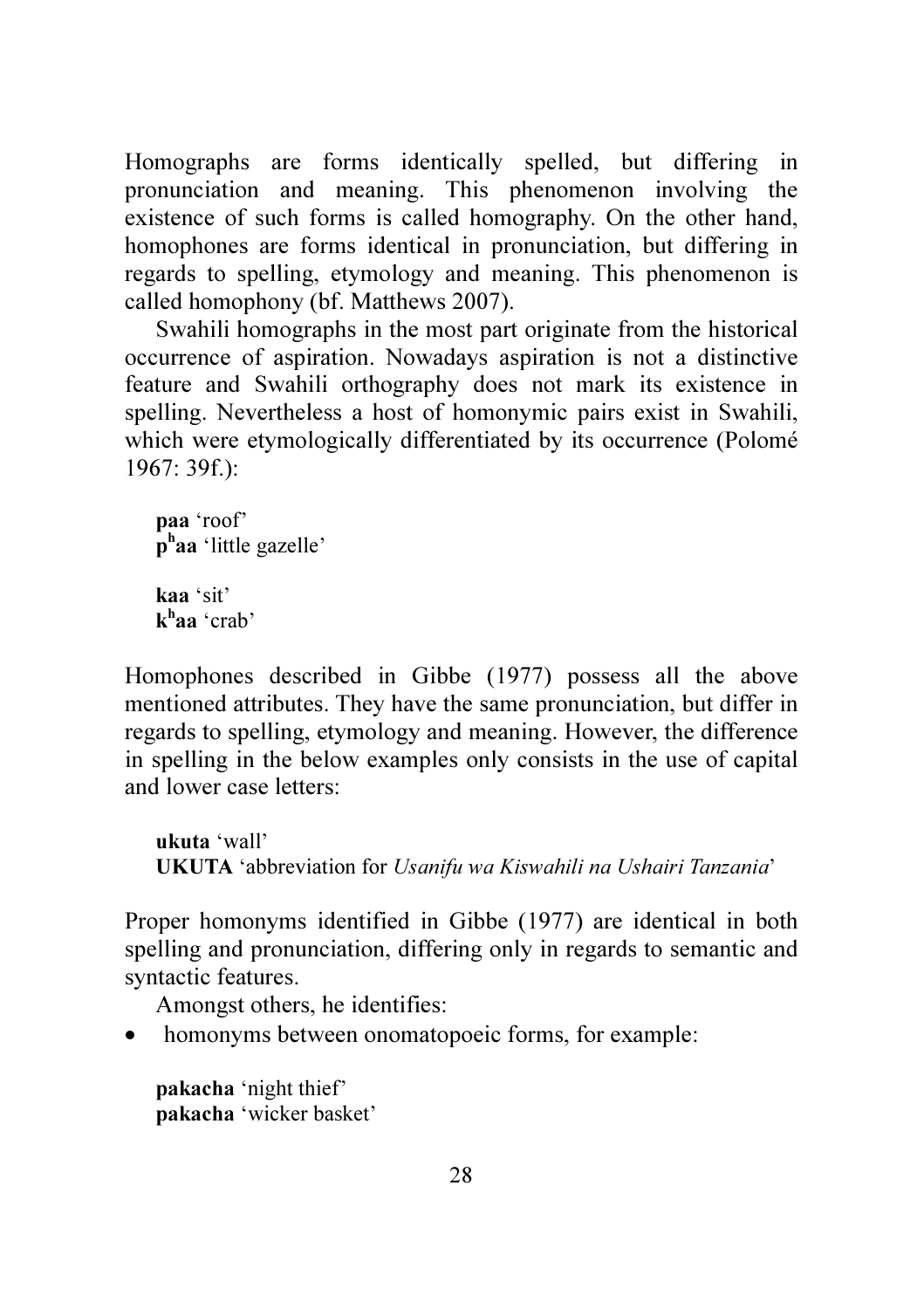• homonyms, where one form is onomatopoeic, for example:

pikipiki 'motorcycle' pikipiki 'a stick used to pull down fruits'

• synchronic homonyms, which exist between the same or various parts of speech.

Among nouns, he additionally distinguishes homonymic forms in singular and plural forms, for example:

mto 'river', 'pillow' pl.: mito 'rivers', 'pillows'

and homonymic in either singular or plural, for example:

mganga 'bush', 'medicine man' pl.1: miganga 'bushes' pl.2: waganga 'medicine men'

Paradigmatic homonymy (between various parts of speech) is not widespread. Gibbe (1977) identifies them between nouns and verbs, nouns and adjectives, nouns and adverbs, as well as amongst nouns and copula. He additionally also distinguishes homonymy with borrowed lexemes, for example:

iazi 'jazz' jazi 'supplement' jazi 'provide'

The number of homonymic forms in Swahili varies from 2 to 5. In practical lexicography, attributing separate dictionary entries to given words constitutes an acknowledgement that they are homonyms. Traditionally, the issue of homonymy was resolved through etymological research; however, identifying homonyms on the basis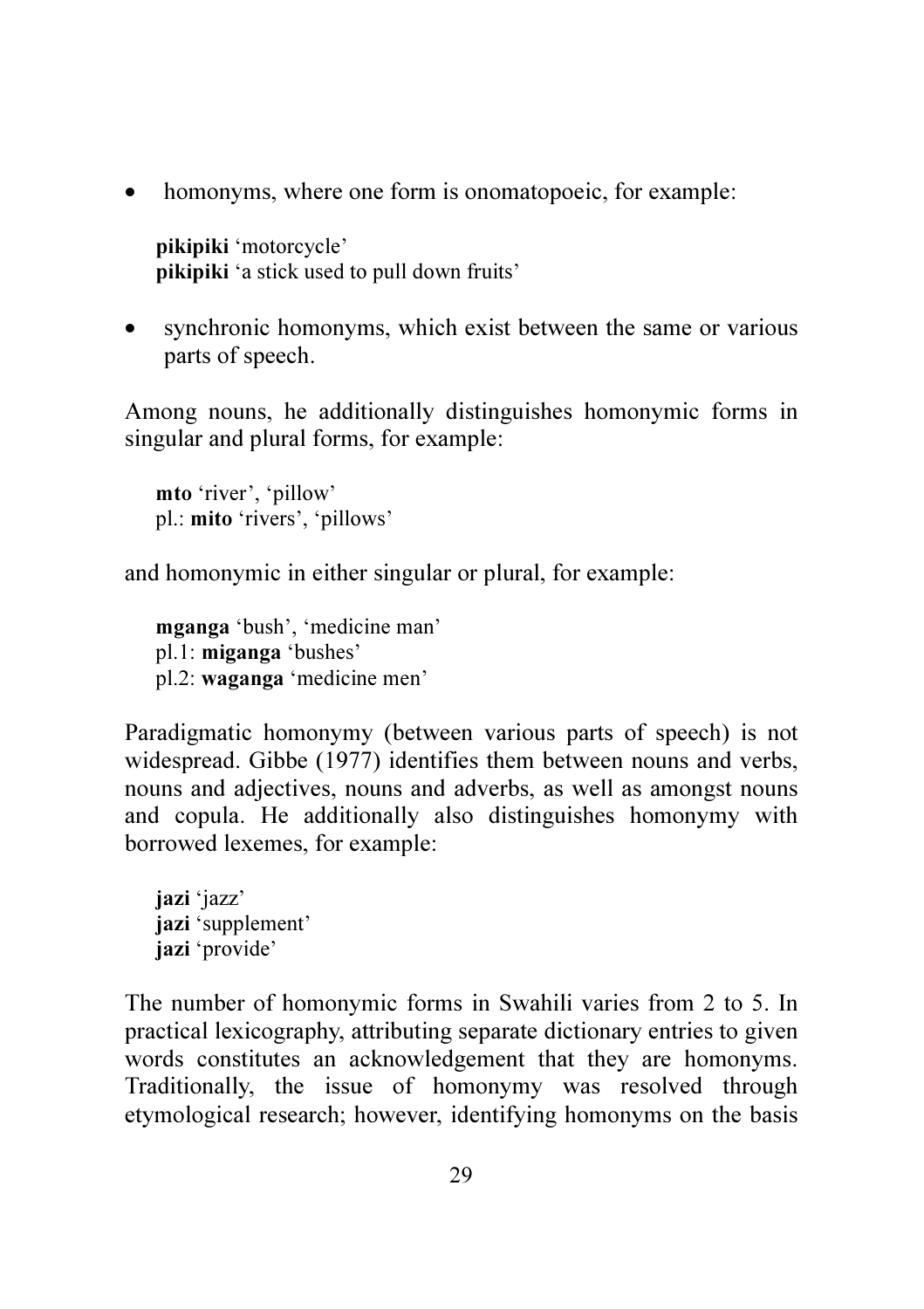of the grammatical characteristics of the units has become an increasingly widespread practice. In lexicographical practice, homonymic entries are included one after the other and generally they are numbered:

```
iua<sup>1</sup> to know
iua<sup>2</sup> sun
```
On the other hand, polisemic meanings are included within one entry and their various meanings are typically listed one after the other, for example:

amini 1. believe 2. trust 3. imagine

The practice to number each separate homonym is used for instance in the following dictionaries: Snoxall (1958), *Stopa-Garlicki*, *TUKI* or *Abdulla*:

```
\mathbf{paa}^1 kt crape (off/up) [...]\mathbf{p}aa<sup>2</sup> kt rise, ascend [...]
\mathbf{paa}^3 kt ~ moto transfer embers [...]
paa<sup>4</sup> nm [a-/wa-] gazelle [...]
paa5
nm ma- [li-/ya-] roof [...] (TUKI)
```
Lack of numeration can be observed in *Madan*, *Johnson*, *Perrott*, *Jahadhmy*, amongst others :

paa (-), small gazelle paa (ma), roof of native house paa, 1 to ascend; 2 to scrape (Perrott)

The above examples illustrate not only the formal methodology of marking homonyms, but also more importantly the various rules regarding their classification. Four of the homonyms included for *paa* in the *TUKI* dictionary (the third meaning is entirely omitted) correspond with the three given in the *Perrott* dictionary. This is a result of referencing different attributes during the process of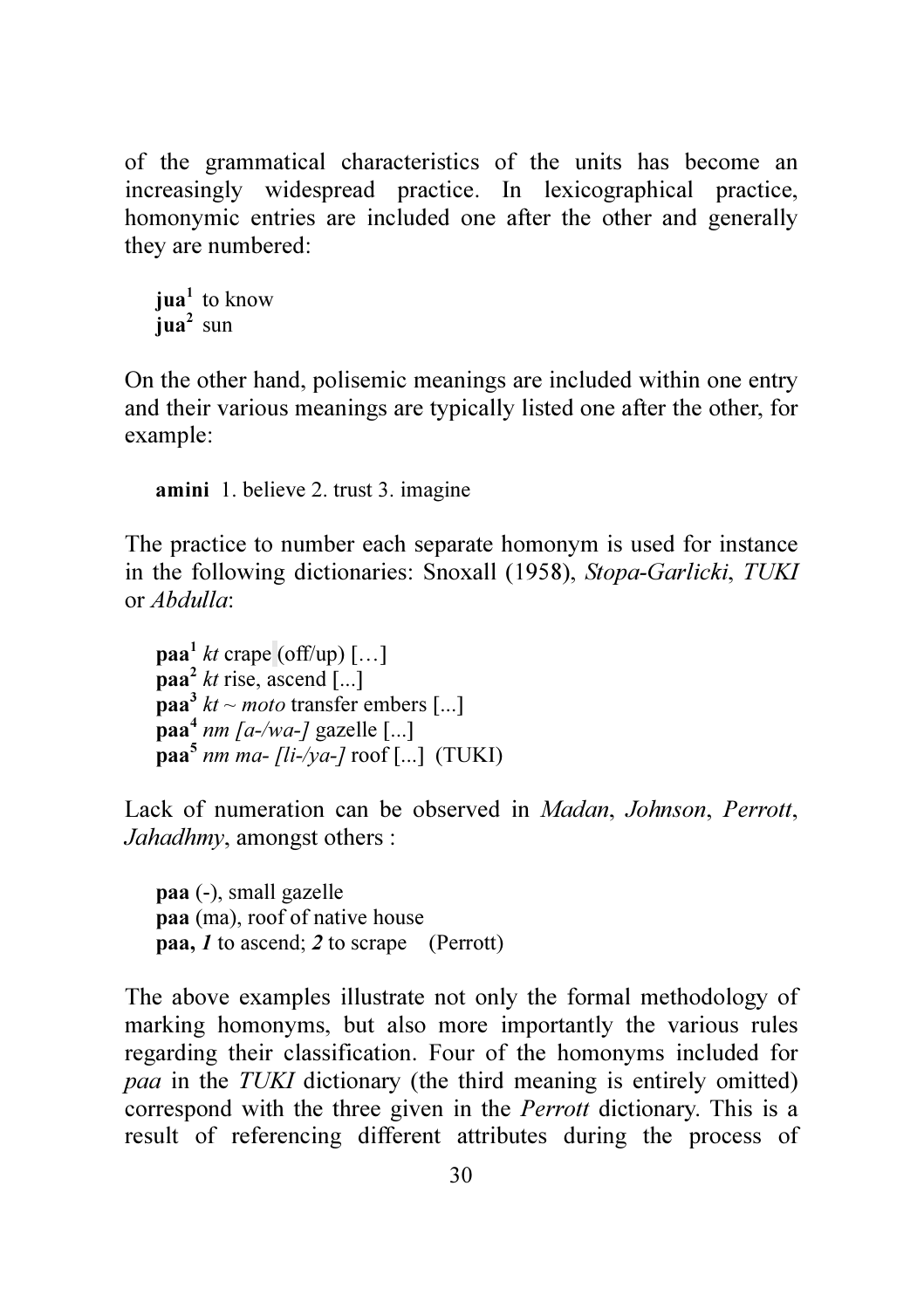identification. The *TUKI* dictionary classifies homonyms based on etymology, whilst the *Perrott* dictionary based on categories and grammatical features. The below examples also illustrate the above:

TUKI: Perrott:  $m \cdot \text{min}$  mi- [u-/i-] river  $m$  *nto(mi), 1 river; 2 pillow*  $m \times \left[ \frac{1}{u - 1} \right]$  pillow

#### 4.5 Arrangement of entries

Two basic orders of headwords can be distinguished in a dictionary – alphabetical and non-alphabetical. The alphabetical arrangement can be *a fronte*, with an order based on the first letters of the headword and *a tergo* (reverse dictionary), with an order based on the end letters of the headword. The non-alphabetical arrangement can be based on semantic or conceptual criteria, e.g. thesaurus.

As noted by Bańko (1987), the *a tergo* headword arrangement seems to be logical in the case of languages, where the inflectional or derivational morphemes predominantly occur in the form of prefixes. Swahili is mentioned as an example of such a language. However, amongst the Swahili lexicography the *a tergo* arrangement seems not to be popular and no publication of this kind was available to the author*.* This most likely results from several key issues. Irrespective of the commercial viability of such an endeavor, the factors mentioned by Bańko, such as the psychological impact or the influence of European lexicography, seem to sufficiently explain the *status quo*. Another reason may also stem from the issue of describing Swahili as a prefixal language, given the amount of derivational suffixes used.

Alphabetical arrangement seems to be the most natural and it is widely used in all bilingual Swahili dictionaries, which are published in the *a fronte* version. The majority of dictionary authors assume knowledge of the alphabet by users and do not include it. The alphabet is only to be found in dictionaries, where the second language is written down in a non-Latin alphabet, e.g. the Swahili-Russian dictionary by Ol'derogge (1961), or if the author distinguished language-specific sounds, as in the Swahili-French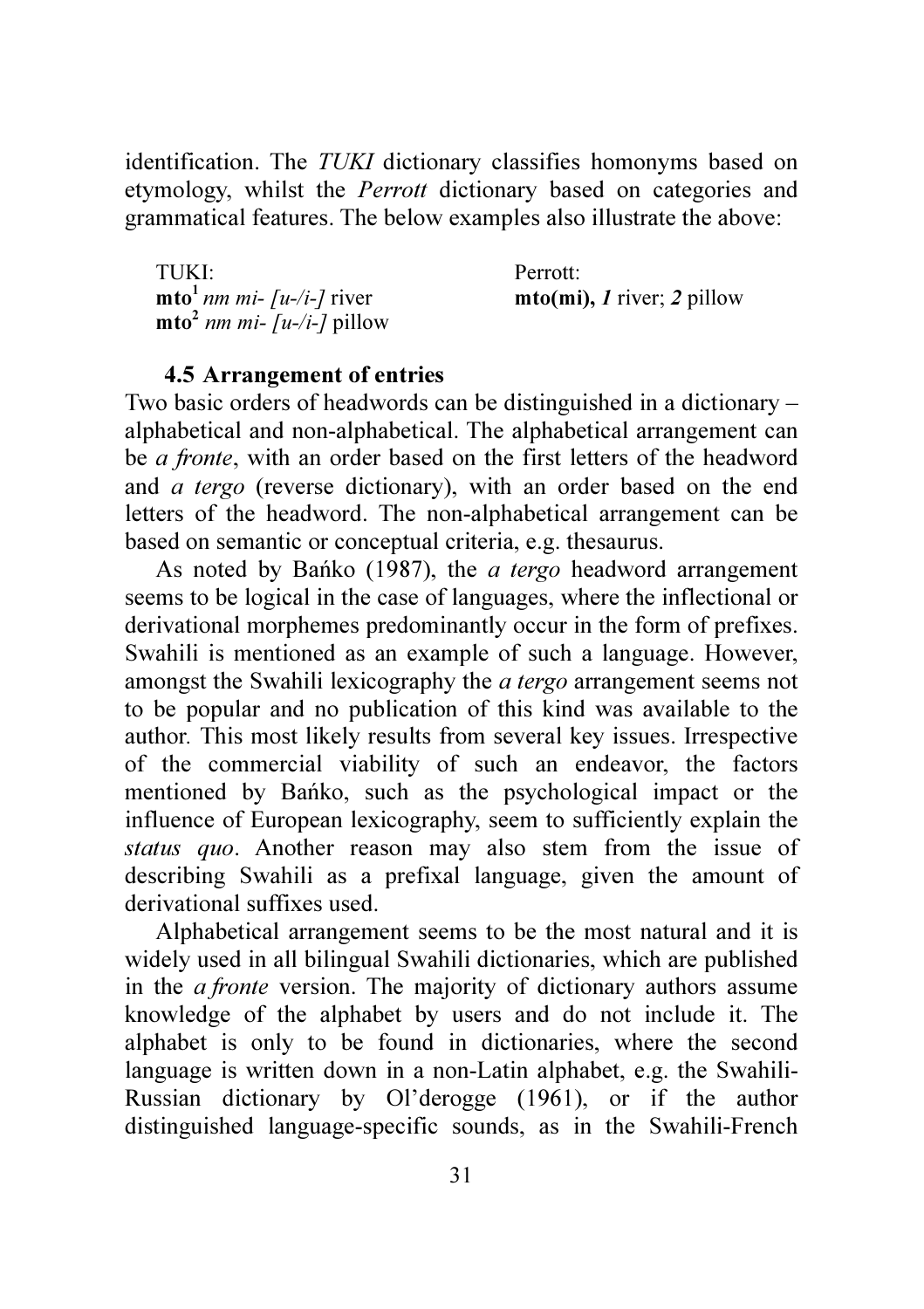dictionary by Sacleux (1939). An alphabet (excluding the letter *f*) was also introduced in the Swahili-English part of the *Perrott* dictionary, in order to explain the pronunciation rules for specific letters in the Swahili language.

All dictionaries, which maintain spelling of headwords with lower-case or capital letters (in *Johnson* and *Madan* all headwords start with a capital letter), consistently ignore the differences between them, treating them as textual variants of a given letter. For example, the following order will be used for the headwords: *uimbaji*-*Uingereza*-*uingiliaji*. Due to the differing spelling variants of the same word, e.g. *uislamu* (Ol'derogge 1961) and *Uislamu* (amongst others in *Perrott*), the only sensible option seems to be the rule to ignore differences in spelling. In the case of homonyms written down with capital or lower-case letters, the order in which they are defined is dependent on the dictionary, e.g. *TUKI* has *mzungu*-*Mzungu*, whilst *Abdulla: Mzungu*-*mzungu.* The order of these words is also not always consistently applied within a single dictionary, e.g. *TUKI* lists *mzungu*-*Mzungu,* but *Pemba*-*pemba*.

In accordance with Bańko (1987), there are two possible versions of an alphabetical order, namely the 'letter by letter' order (henceforth LBL) and the 'word by word' order (henceforth WBW). The difference between the two results from the different treatment of non-letter symbols which belong to the headword. In LBL, symbols such as spaces, hyphens, full stops, apostrophes are ignored, whilst the WBW order treats them as equal to the letters of the alphabet.

In Swahili, non-letter symbols, i.e. apostrophes and sporadically spaces, frequently appear in headwords. Apostrophes can be found in headwords such as *ng'aa* 'to shine'*, ng'ombe* 'cow'. In all dictionaries with Swahili as the source language, apostrophes are classified according to the LBL order, i.e. they are ignored. The following order, therefore, is used for the below headwords:

ng'aa ngabu ngadu ..........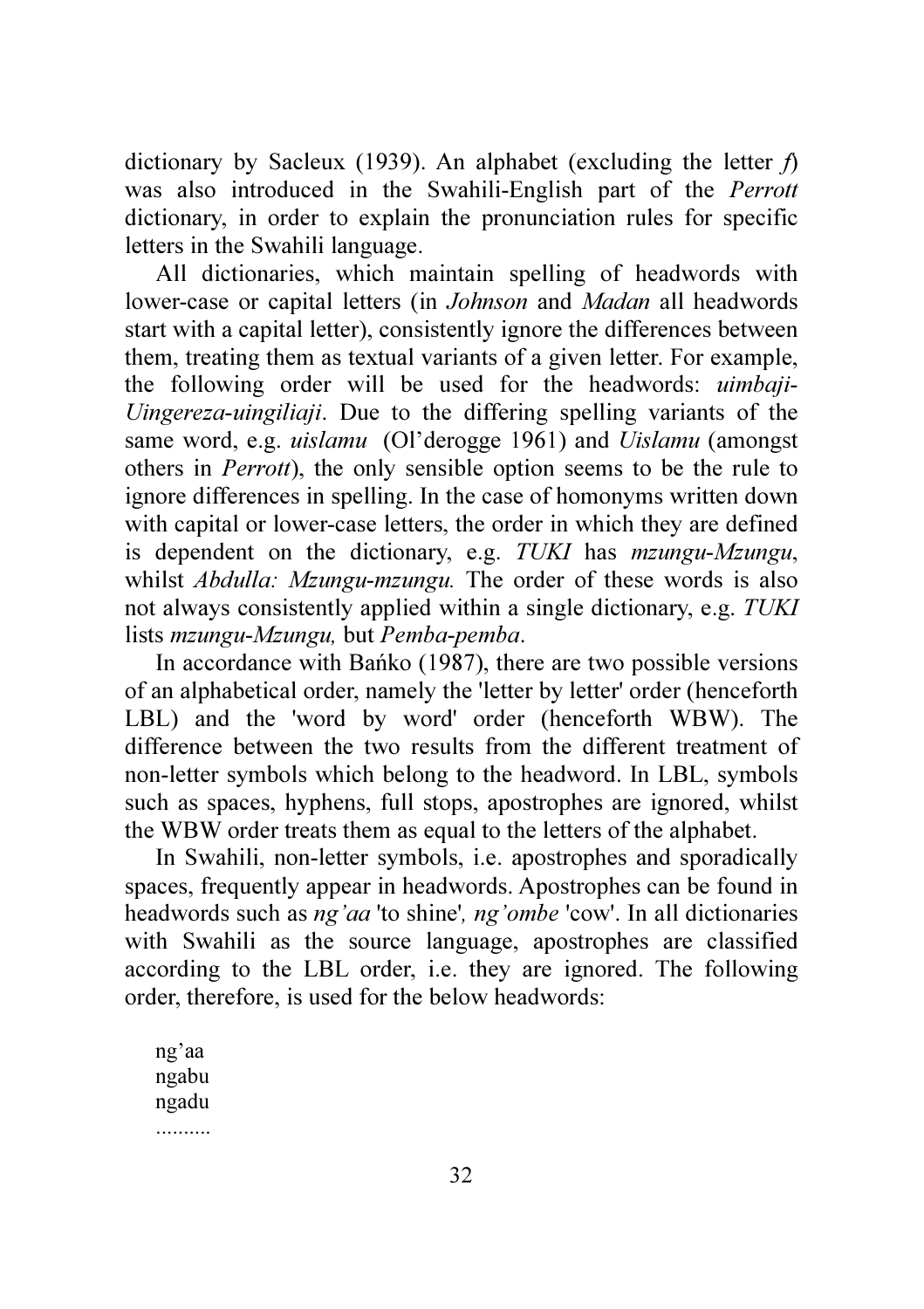ng'amu ngano

In the case of headwords which differ from each other only in regards to the apostrophe, the headword order is dependent on the rules agreed upon in the given dictionary:

ng'oa ngoa ngoa (Perrott) ng'oa (TUKI)

Due to the gradual blurring of pronunciation differences for headwords with apostrophes, the adoption of such an alphabetical order makes the search for words easier for those learning the language, irrespective of their orthographic competence level.

Headwords which include spaces remain very rare. There is, however, no generally approved rule regarding their treatment. The space can be ignored by adopting LBL or it can be assigned a place in the alphabet by using the WBW order. Adopting the LBL rule causes the headwords to be scattered and separated by other paradigmatically alien words. By using the second rule, multiword headwords, where the first word is the one which is common to all elements of the entry, will occupy adjacent places in the dictionary. Logically speaking, the space can be placed in the alphabet, preceding all the letters or following them.

The space appears as the last symbol of the alphabet in *Abdulla*. Taking into account the example below, it can be concluded that this arrangement seems quite unnatural and unintuitive. It is more likely that the user of the headword *na kadhalika* will initiate his search under the word *na* and not where it was placed in the dictionary – after *nazi*:

na naam nazi na kadhalika ncha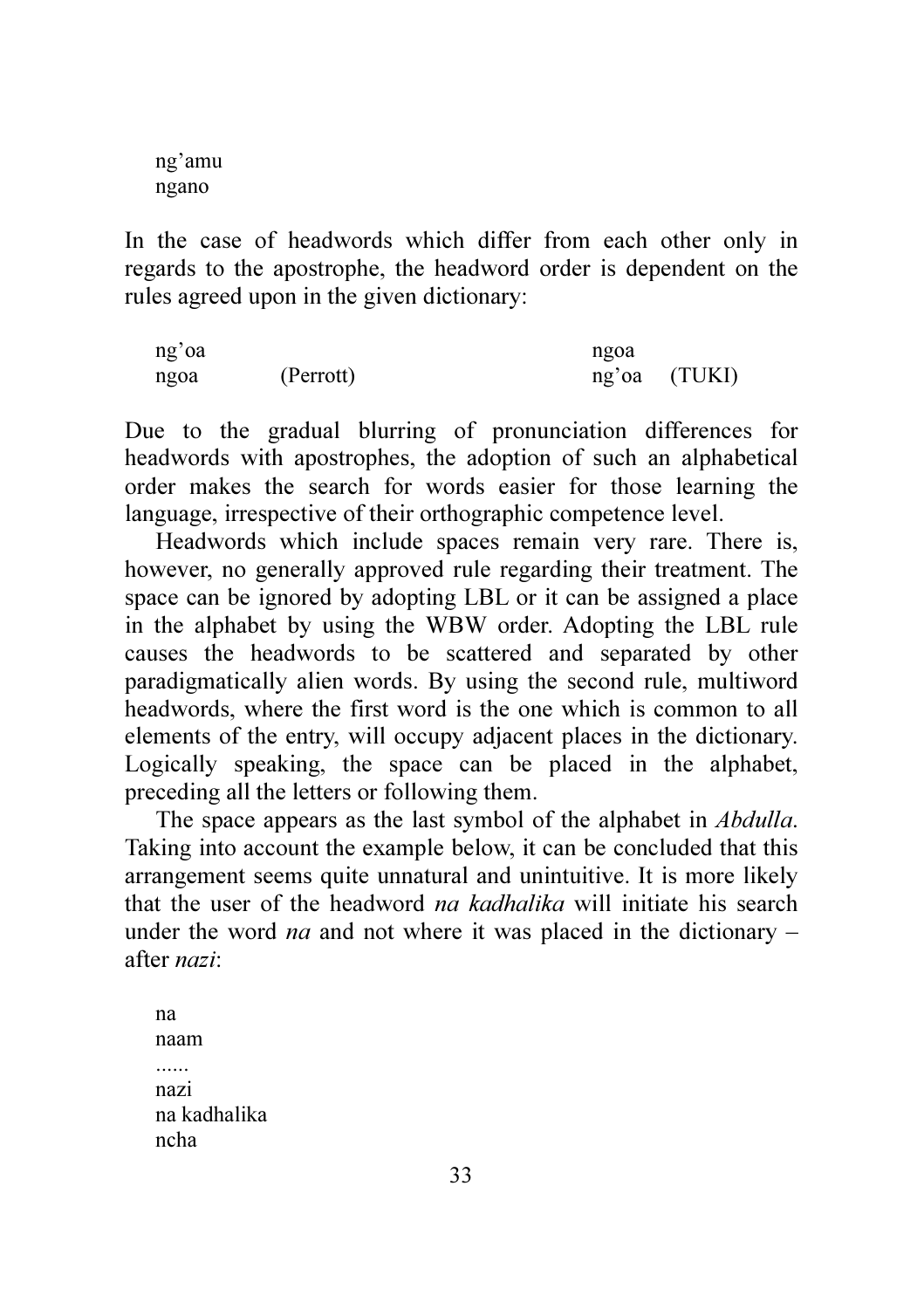By applying the above rule, slightly similar to the LBL order, headwords with one common first word end up scattered throughout the dictionary. Implementing the LBL order brings about an arrangement which at least at first sight seems to be more natural:

```
na 
naam 
na kadhalika 
nazi 
ncha
```
By applying the WBW order with the space as the first symbol of the alphabet, we end up with the order which is most intuitive:

na na kadhalika naam

Such an order was introduced amongst others in *Perrott*:

mbweha mcha Mungu mchaguo

Another key issue is the adherence to the alphabetical order of headwords. Such impermissible lapses do, for instance, occur in *TUKI*:

malkia malumbano maaluni mama mabano mabavu mabadilishano mabishano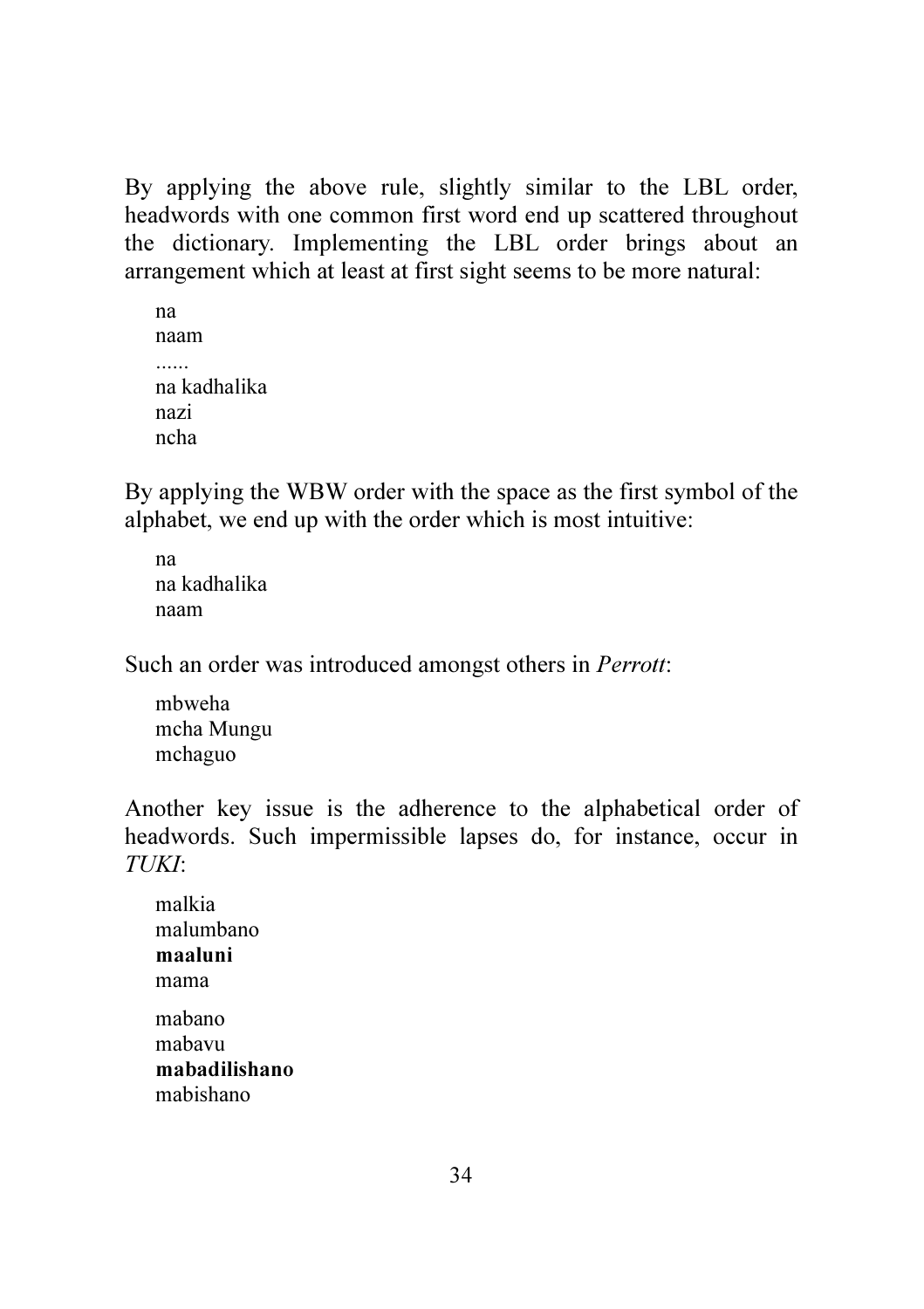$uchale<sup>1</sup>$ uchongeaji uchale $^2$ 

In the last example given, the headword *uchongeaji* lacks a definition, while the definition itself appears in its appropriate place.

#### 5. Conclusion

In this article the macrostructural level of various bilingual dictionaries of Swahili has been analyzed. It showed the ways in which such issues as the treatment of derivatives or homonyms has been dealt with in some bilingual printed dictionaries. It revealed that no general decisions have been agreed upon by lexicographers so far and that editorial decisions are undertaken regardless other resources. The superiority of corpus-based approach has been identified and thus the need of urgent use of electronic corpora in Swahili lexicography has to be recognized by present-day dictionary compilers who should use the electronic data more effectively, as it has been already done by e.g. English language lexicographers.

#### References:

#### A. Dictionaries

- Abdulla, A., Halme R., Harjula L., Pesari-Pajunen M., 2002, *Swahili-Suomi-Swahili sanakirja*, Helsinki: Suomalaisen Kirjallisuuden Seura.
- Baba Malaika (see: Feeley G.), 1994, *Modern Swahili Modern English*, Arusha: Danish Training Center for Development Cooperation.
- Cahill, W. F., 1972, *Kamusi ya kwanza Kiswahili-Kiingereza. A first dictionary Swahili-English*, Nairobi: Nelson.
- Feeley, G. (see: Baba Malaika), 1990, *Swahili-English Dictionary*, Denmark: MS-tryk.
- Jahadhmy, A. A., 1981, *Learner's Swahili-English English-Swahili Dictionary*, London: Evans Brothers Limited.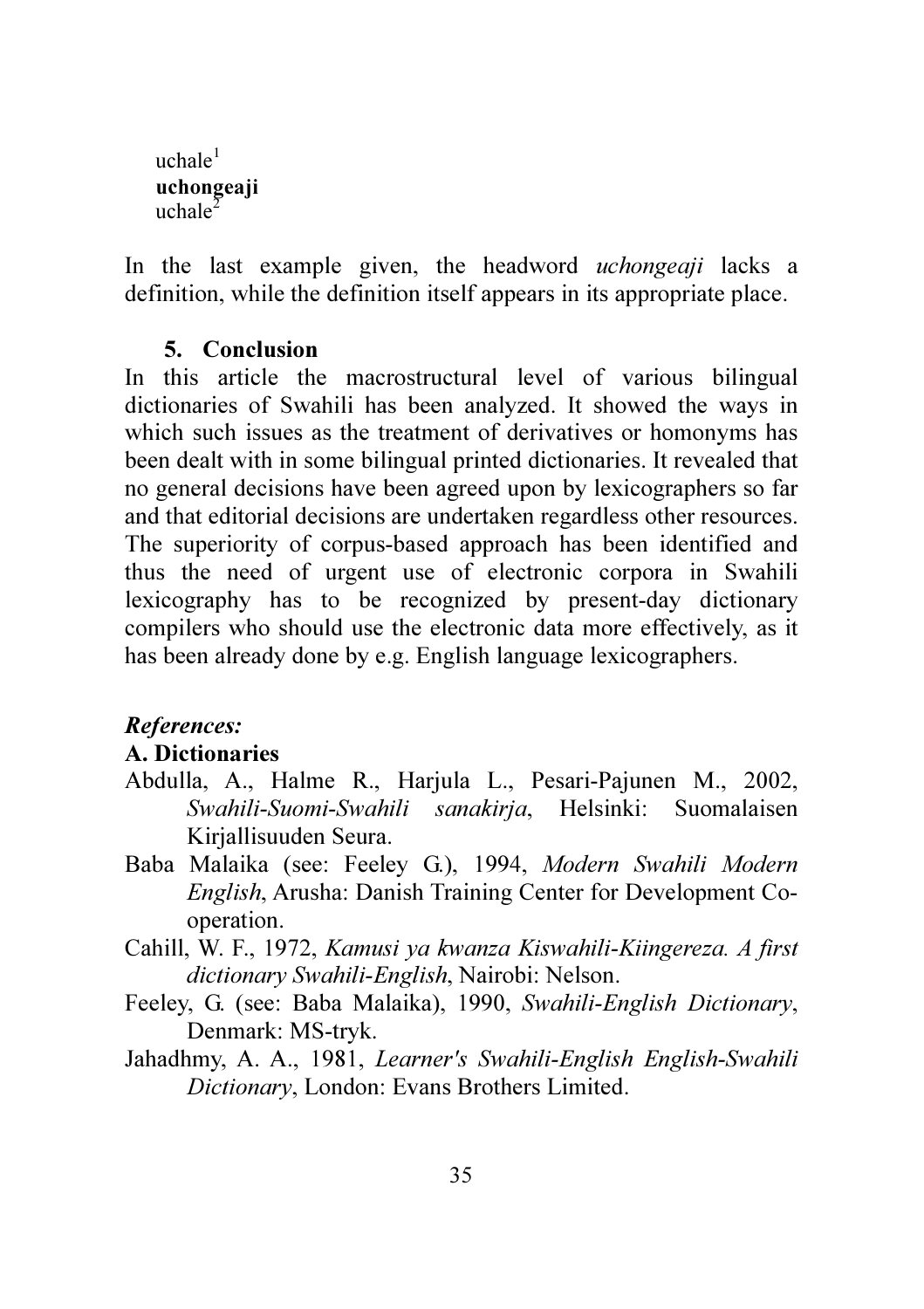- Johnson, F., 1985 (first edition 1939), *A Standard Swahili-English Dictionary (founded on Madan's Swahili-English Dictionary)*, Oxford: Oxford University Press.
- Madan, A. C., 1992 (first edition 1903), *Swahili-English Dictionary*, New Delhi: Asian Educational Services.
- Ol'derogge, A. D. (ed.), 1961, *Suahili-Russkij Slovar*, Moskva: Gos. Izdatel'stvo inostrannyh i natsional'nyh slovarei.
- Perrott, D.V., 1965, *The E.U.P. Concise Swahili and English Dictionary Together with students' notes and a short grammar*, London: The English Universities Press LTD.
- Sacleux, C., 1939, *Dictionnaire Swahili-Français*, Paris: Institut d'Ethnologie.
- Snoxall, R. A., 1958, *A Concise English-Swahili Dictionary. Kamusi ya Kiingereza-Kiswahili*, Nairobi: Oxford University Press.
- Stopa, R., Garlicki B., 1966, *Mały słownik suahilijsko-polski i polsko-suahilijski*, Warszawa: Wiedza Powszechna.
- Taasisi ya Uchunguzi wa Kiswahili (TUKI), 1996, *English-Swahili Dictionary*, Dar es Salaam: Chuo Kikuu cha Dar es Salaam.
- Taasisi ya Uchunguzi wa Kiswahili (TUKI), 2001, *Kamusi ya Kiswahili-Kiingereza. Swahili-English Dictionary*, Dar es Salaam: Chuo Kikuu cha Dar es Salaam.

# B. Other literature

- Bańko, M., 1987, "Porządek alfabetyczny jako narzędzie leksykografa", in: Z. Saloni (red.), *Studia z polskiej leksykografii współczesnej*, t. 2, Białystok: Dział Wydawnictw Filii Uniwersytetu Warszawskiego.
- Bańko, M., 2001, *Z pogranicza leksykografii i językoznawstwa. Studia o słowniku jednojęzycznym*, Warszawa: Uniwersytet Warszawski.
- Bünting, K.D., 1989, *Wstęp do lingwistyki*, Warszawa: PWN.
- Chuwa, A., 1996, "Problems in Swahili Lexicography", *Lexikos* 6, 323-329.
- De Pauw, G., de Schryver, G-M., Wagacha P.W., 2009, "A Corpusbased Survey of Four Electronic Swahili–English Bilingual Dictionaries", *Lexikos* 9, 340-352.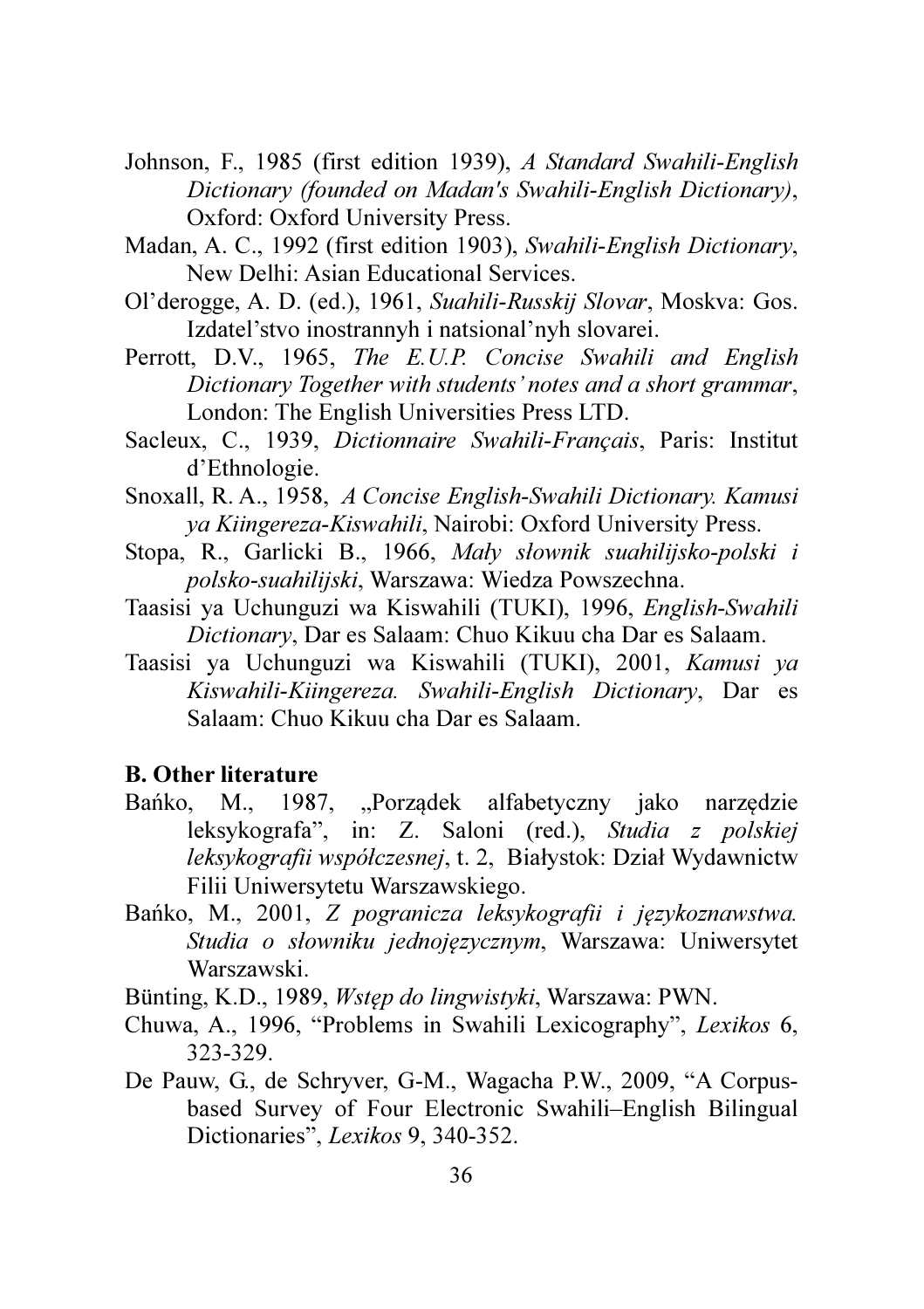- De Schryver, G-M., Joffe, D., 2004, "On how electronic dictionaries are really used", in: G. Williams, S. Vessier (eds.), *Euralex 2004 Proceedings Computational lexicography and lexicology*, Lorient: Faculté des Lettres et des Sciences Humaines, Université de Bretagne Sud.
- De Schryver, G.M., 2012, "Tools to support the design of a macrostructure (nomenclature)", in: R.H. Gouws, U. Heid, W. Schweickard and H.E. Wiegand (eds.), *Dictionaries. An international encyclopedia of lexicography. Supplementary volume: Recent developments with special focus on computational lexicography*, Berlin: Walter de Gruyter.
- De Schryver, G.M., Prinsloo D.J., 2000, *Electronic corpora as a basis for the compilation of African-language dictionaries, Part 1: The macrostructure. South African Journal of African Languages* [http://tshwanedje.com/publications/Macro.pdf]
- De Schryver, G.M., Prinsloo D.J., 2001a, "Towards a Sound Lemmatization Strategy for the Bantu Verb through the Use of Frequency-based Tail Slots – with special reference to Cilubà, Sepedi and Kiswahili", in: J.S. Mdee and H.J.M. Mwansoko (eds.), *Makala ya kongamano la kimataifa Kiswahili 2000. Proceedings*, Dar es Salaam: TUKI, Chuo Kikuu cha Dar es Salaam.
- De Schryver, G.M., Prinsloo D.J., 2001b, "Corpus-based activities versus intuition-based compilations by lexicographers, the Sepedi lemma-sign list as a case in point", *Nordic Journal of African Studies* 10(3), 374-398.
- Fillmore, J., 1992, "Corpus Linguistics" or "Computer-aided armchair linguistics", in: J. Svartvik (ed.), *Directions in Corpus Linguistics. Proceedings of Nobel Symposium 82, Stockholm, 4-8 August 1991*, Berlin: Mouton de Gruyter.
- Gibbe, A.G., 1977, *Homonymy, Synonymy, and Antonymy in Kiswahili*, unpublished M.A. dissertation, University of Dar es Salaam.
- *(HCS) Helsinki Corpus of Swahili*, 2004, Compilers: Institute for Asian and African Studies (University of Helsinki) and CSC – Scientific Computing Ltd.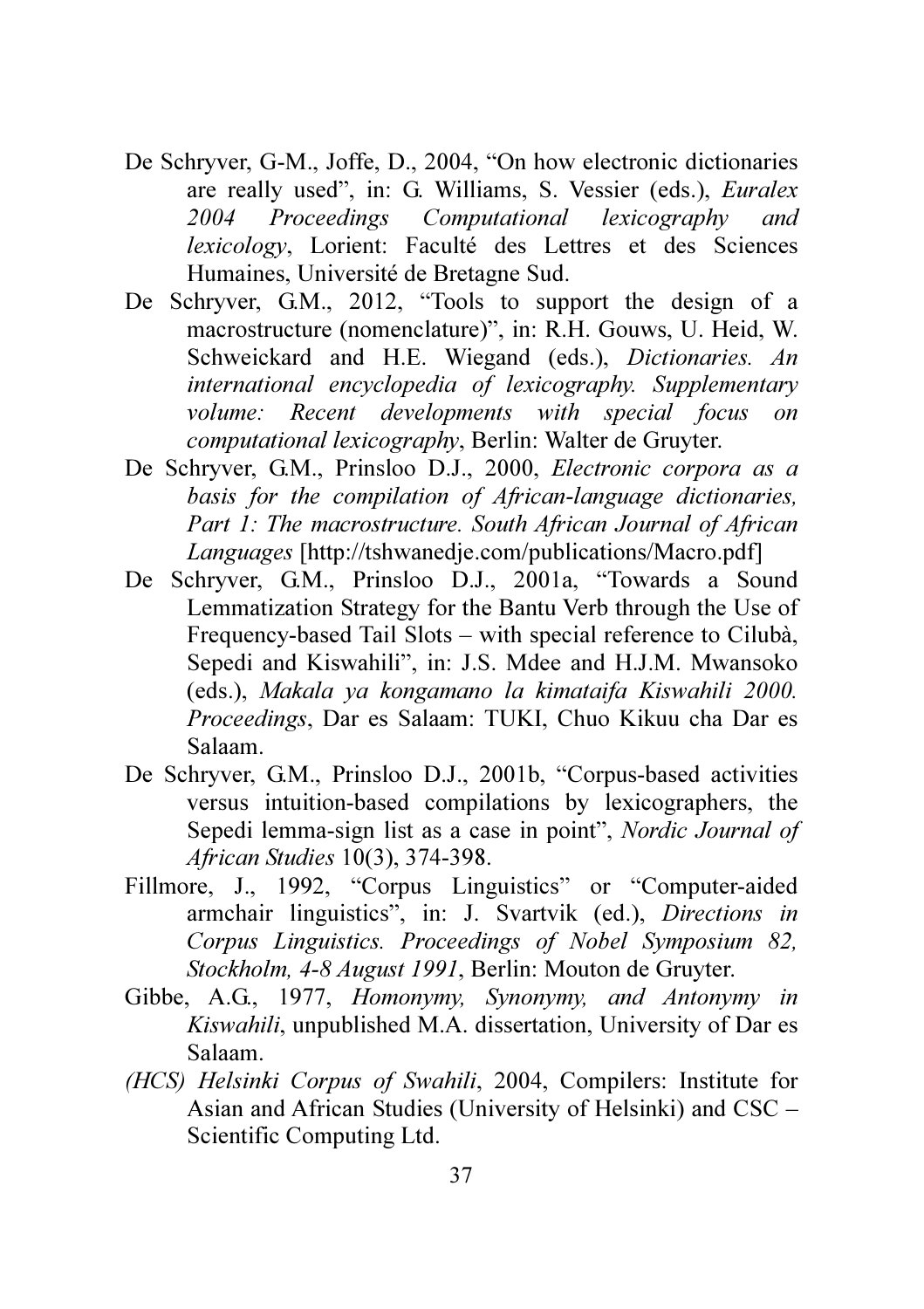- Herms, I., 1999, "Swahili Lexicography: The Swahili-German Dictionary", in: H.E. Wolff (ed.), *Contributions to Bantu Lexicography. Languages and Literatures*, 10, Leipzig: University of Leipzig Papers on Africa.
- Kiango, J.G., 2000, *Bantu Lexicography: a critical survey of the principles and process of constructing dictionary entries*, Tokyo: Tokyo University of Foreign Studies.
- Landau, S.I., 1984, *Dictionaries. The Art and Craft of Lexicography*, New York: The Scribner Press.
- Matthews, P.H., 2007, *The Concise Oxford Dictionary of Linguistics*, Oxford University Press.
- Lyons, J., 1977, *Semantics*, Cambridge: Cambridge University Press.
- Ohly, R., 1967, "Roman Stopa, Bolesław Garlicki, Mały Słownik Suahilijsko-Polski i Polsko-Suahilijski, Kamusi Dogo ya Kiswahili-Kipolanda, Kipolanda-Kiswahili", *Przegląd Orientalistyczny*, 3(63), 265-268.
- Ohly R., Kraska-Szlenk I., Podobińska Z., 1998, *Język suahili*, Warszawa: Dialog.
- Polomé, E.C., 1967, *Swahili language handbook*, Washington, D.C.: Center for Applied Linguistics.
- Snoxall, R.A., 1965, "Some Problems and Principles of Lexicography in Luganda", *African Language Studies* 6, 27- 31.
- Summers, D., 1996, "Computer lexicography: the importance of representativeness in relation to frequency", in: J. Thomas and M. Short (eds.), *Using Corpora for Language Research. Studies in the Honor of Geoffrey Leech*, London: Longman.
- Tomaszczyk, J., 1983, "On bilingual dictionaries. The case for bilingual dictionaries for foreign language learners", in: R.R.K. Hartmann (ed.), *Lexicography: Principles and Practice*, London: Academic Press.
- Verlinde, S., Selva T., 2001, *Corpus-based vs intuition-based lexicography: defining a word list for a French learners' dictionary. Proceedings of the Corpus Linguistics 2001 conference*, Lancaster: Lancaster University.